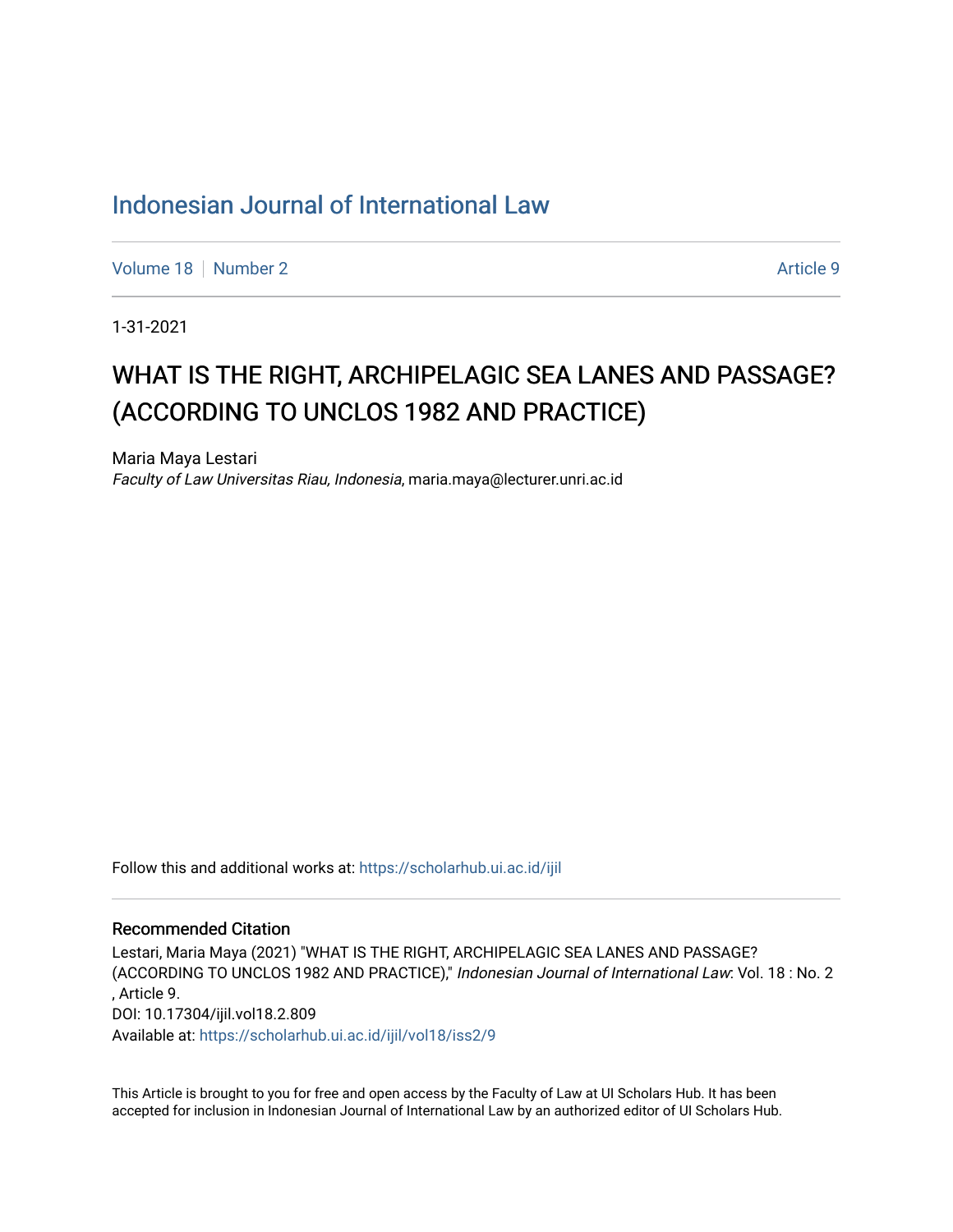# **WHAT IS THE RIGHT, ARCHIPELAGIC SEA LANES AND PASSAGE? (ACCORDING TO UNCLOS 1982 AND PRACTICE)**

# **Maria Maya Lestari**

Faculty of Law Universitas Riau, Indonesia Correspondence: maria.maya@lecturer.unri.ac.id

#### Abstract

*The Right, Archipelagic Sea Lanes, and Passage are a new concept in international law of the sea, which only exists and applies to archipelagic states. This concept was born as a result of world recognition of the existence of an archipelagic state. Indonesia is the only archipelagic state in the world to apply this concept. Therefore, using doctrinal research will be studied of definition, historical background, and law regarding the concept of the archipelagic sea lanes, which has been approved by the United Nations Convention of the Law of the Sea 1982 (UNCLOS 1982). This paper also describes all states' rights to cross the archipelagic sea, archipelagic sea lanes passage as a lane, passage as an activity to get through from one and another part of the high seas, or exclusive economic zone.*

*Keywords :archipelagic, sea lanes, passage, UNCLOS*

Submitted : 29 July 2020 | Revised : 24 October 2020 | Accepted : 14 November 2020

#### **I. INTRODUCTION**

Archipelagic sea lanes are international shipping routes recognized by the Law of the Sea Convention 1982 (UNCLOS 1982) as a track that crosses the archipelagic sea.<sup>1</sup> Archipelagic Sea itself is a sea that only exists and is owned by the archipelagic state, although several states in the world geographically have many islands<sup>2</sup> that are uncertain if their states are archipelagic states<sup>3</sup> and need an official statement from the state regarding the form of the state is an archipelagic state.<sup>4</sup>

<sup>1</sup> United Nations Convention on the Law of the Sea, opened for signature 10 December 1982, 1833UNTS 397 (entered into force 16 November 1994) [hereafter UNCLOS], art. 53.

<sup>2</sup> UNCLOS 1982, Chapter IV, art. 46; Maria Maya Lestari, *Buku Ajar Hukum Laut Internasional (Konvesi Hukum Laut 1982 & Studi Kasus)* [*Internasional Law Lecturer Materials (UNCLOS 1982 & Case Studies)*], (Pekanbaru: Pusat Pengembangan Pendidikan Universitas Riau, 2009), 9-11.

<sup>3</sup> Etty R. Agoes, "Praktik Negara-Negara Atas Konsepsi Archipelagic State [States Practices on Archipelagic States Concession]," *Indonesian Journal of International Law* 1, no. 3, (2004): 444-455.

<sup>4</sup> *Ibid.*, there are states that are geographically shaped islands but not archipelagic state like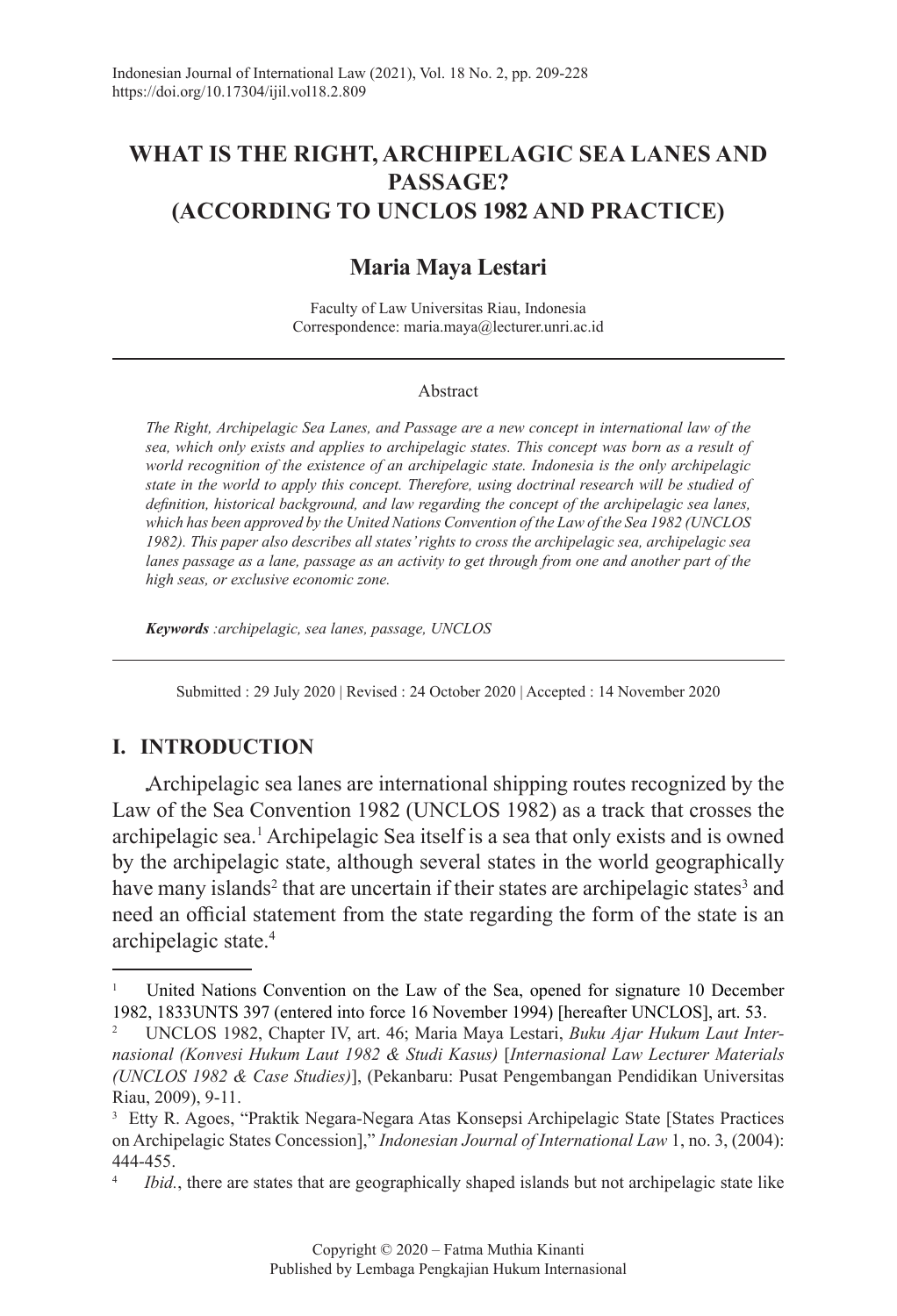Every state that self-declared as an archipelagic state will draw the baseline with the archipelagic state's straight baseline.<sup>5</sup> The classification of sovereignty zones at sea will consist of inland water, archipelagic sea, and territorial sea.<sup>6</sup> The classification distinguishes the sovereignty of the archipelagic state from the coastal state, where the coastal state sovereignty zone consists only of inland water and territorial sea. <sup>7</sup>

The existence of the archipelagic sea is a special feature possessed by the archipelagic state, despite being on the side of the archipelagic baseline, this condition does not mean that the archipelagic state has the right to prohibit ships from crossing its archipelagic sea. International Law of the Sea has recognized and guaranteed the right of archipelagic sea lanes crossing for foreign vessels in the archipelagic sea. This is what is still makes misunderstanding the meaning of the passage, lanes, and right crossing the archipelagic sea.

Archipelagic Sea position on the inside of the territorial sea is often misinterpreted as absolute sovereignty of the archipelagic state. That false interpretation creates some misunderstanding about the archipelagic state prohibiting or taking charge of foreign vessels while sailing at the archipelagic sea. This paper will discuss archipelagic sea lanes, starts from the archipelagic sea lanes history, passage, and routes, to foreign vessel rights implementation on archipelagic sea lanes.

#### **II. GENERAL DEFINITION OF THE RIGHT**

Based on the Black's Law Dictionary, the term 'right' can be interpreted as a legally enforceable claim that another will do or not do a given act.<sup>8</sup> While Roscoe Pound gives the meaning of right as a noun as (1) frequently used in the sense of interest; subjectively perceived relation derived from necessity, between the person feeling the necessity and an object; (2) used to designate the main meaning which the law adopts in order to secure interests, namely, a recognition in persons, or a conferring upon persons, of certain capacities of influencing the action of others; (3) a capacity of creating, divesting, or alter-

England, and there are potentially became archipelagic state but do not claim became archipelagic states like Maldives, Malta and Mauritius, etc.; see also in United Nations, office for Ocean Affairs and the Law of the Sea, *The Law of the Sea Practice of Archipelagic States*, (New York, United Nations, 1992).

<sup>5</sup> UNCLOS, art. 47.

<sup>6</sup> UNCLOS, art. 2 (1).

<sup>7</sup> UNCLOS, art. 2 (1).

<sup>8</sup> Bryan A. Garner, ed., *Black's Law Dictionary Tenth Edition*, (USA: Thomson Reuters, 2014), 1517.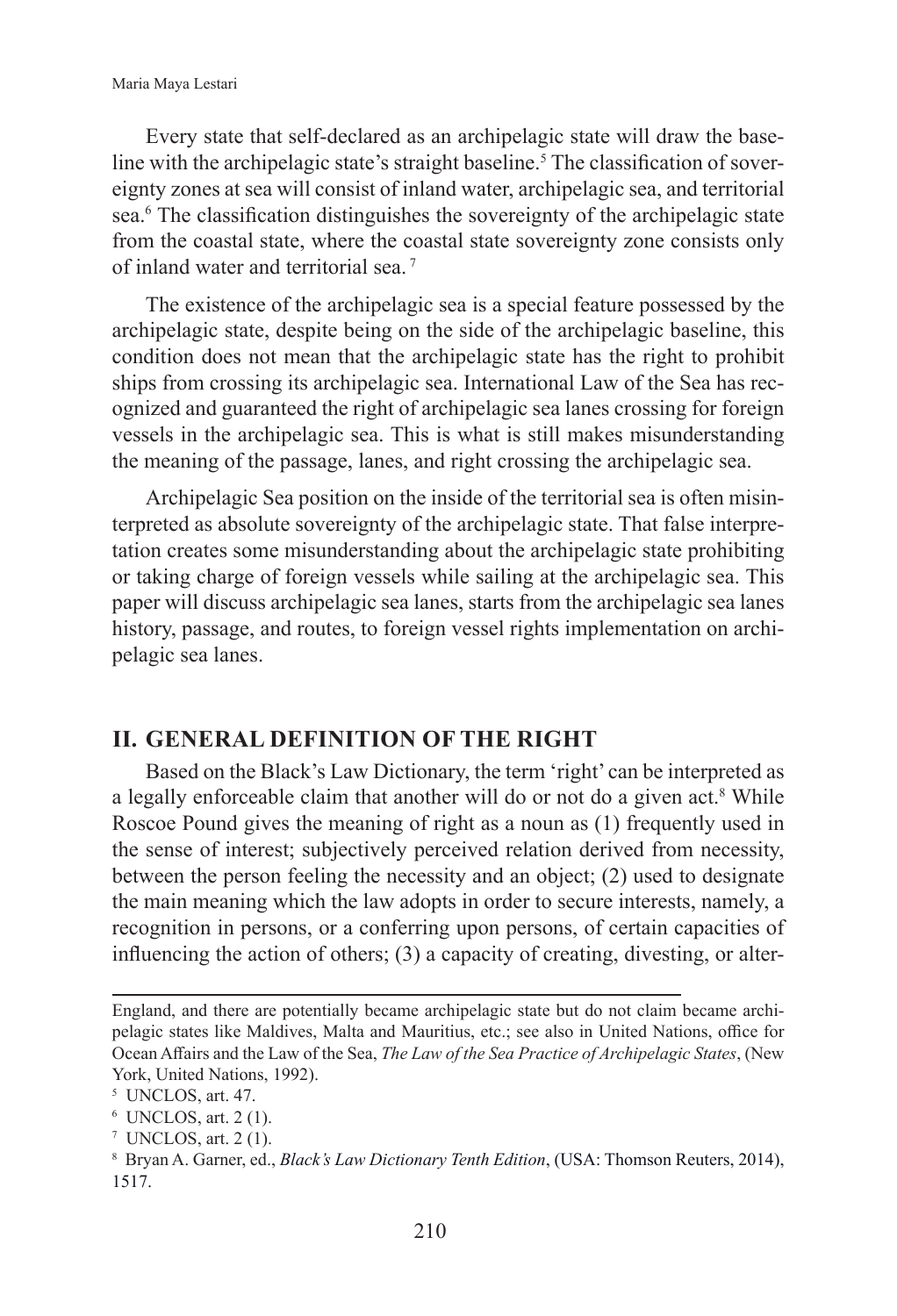ing 'right' in the second sense, and creating or altering duties; (4) to signify a condition of legal immunity from liability for what otherwise would be a breach of duty; (5) right is also used in a purely ethical sense of that, even in legal speech, we do not infrequently say one has 'a right' to this or that, because, without any factual claim, we feel that on a balance of equities we should like to see him have it.<sup>9</sup>

When referring to the opinion of an international legal expert, Von Glahn, the rights of a state can be interpreted as fundamental rights, including a right of equality, of existence, of external independence, of self-defense, of territorial supremacy (sovereignty), of intercourse, and respect.10

## **III. ARCHIPELAGIC SEA LANES (ASL)**

As a terminology, sea lanes can be interpreted as a designated course or regularly used route for oceangoing ships, especially in restricted waters such as harbor and straits. Although sea lanes have obvious safety advantages, they were long resisted by sea captains, who saw them as a threat to their freedom of navigation.<sup>11</sup>

## A. WHAT IS ASL IN UNCLOS 1982?

Based on UNCLOS 1982 Article 53, archipelagic states can create two forms of routes, the first is a shipping route, and the second is a flight route. Especially for routes at sea, the archipelagic state can create one shipping route or can create separate traffic schemes for separate routes (TSS).<sup>12</sup>

In addition to the archipelagic sea lanes in the form of a single axis that connects the entry route to the exit route, the archipelagic state can also create Traffic Separation Schemes (TSS) the archipelagic sea lanes. 13 Of course, to establish TSS in ASL, it needs approval from the authorized organization  $(MO)$ . <sup>14</sup> As for the flight route, it follows the shipping route below it.<sup>15</sup>

<sup>&</sup>lt;sup>9</sup> Roscoe Pound, "Legal Right," *International Journal of Ethics* 26, no. 1 (1915): 92-101.

<sup>&</sup>lt;sup>10</sup> Gerhard von Glahn, *Law Among Nations An Introduction to Public International Law 3<sup>rd</sup> Edition*, (New York: MacMillan Publishing, 1976), 123.

<sup>11</sup> Bryan A. Garner, ed., *Black's Law Dictionary Tenth Edition*,1551.

<sup>&</sup>lt;sup>12</sup> UNCLOS, art. 53.

<sup>13</sup> UNCLOS, art. 53 (8).

<sup>14</sup> UNCLOS, art. 53 (9).

<sup>15</sup> Kresno Buntoro, *Alur Laut Kepulauan Indonesia (ALKI) Prospek dan Kendala* [*Indonesia Archipelagic Sea Lanes: Prospect and Challenges*] (Jakarta: Sekolah Staf dan Komando TNI AL / SESKOAL, 2012), 51.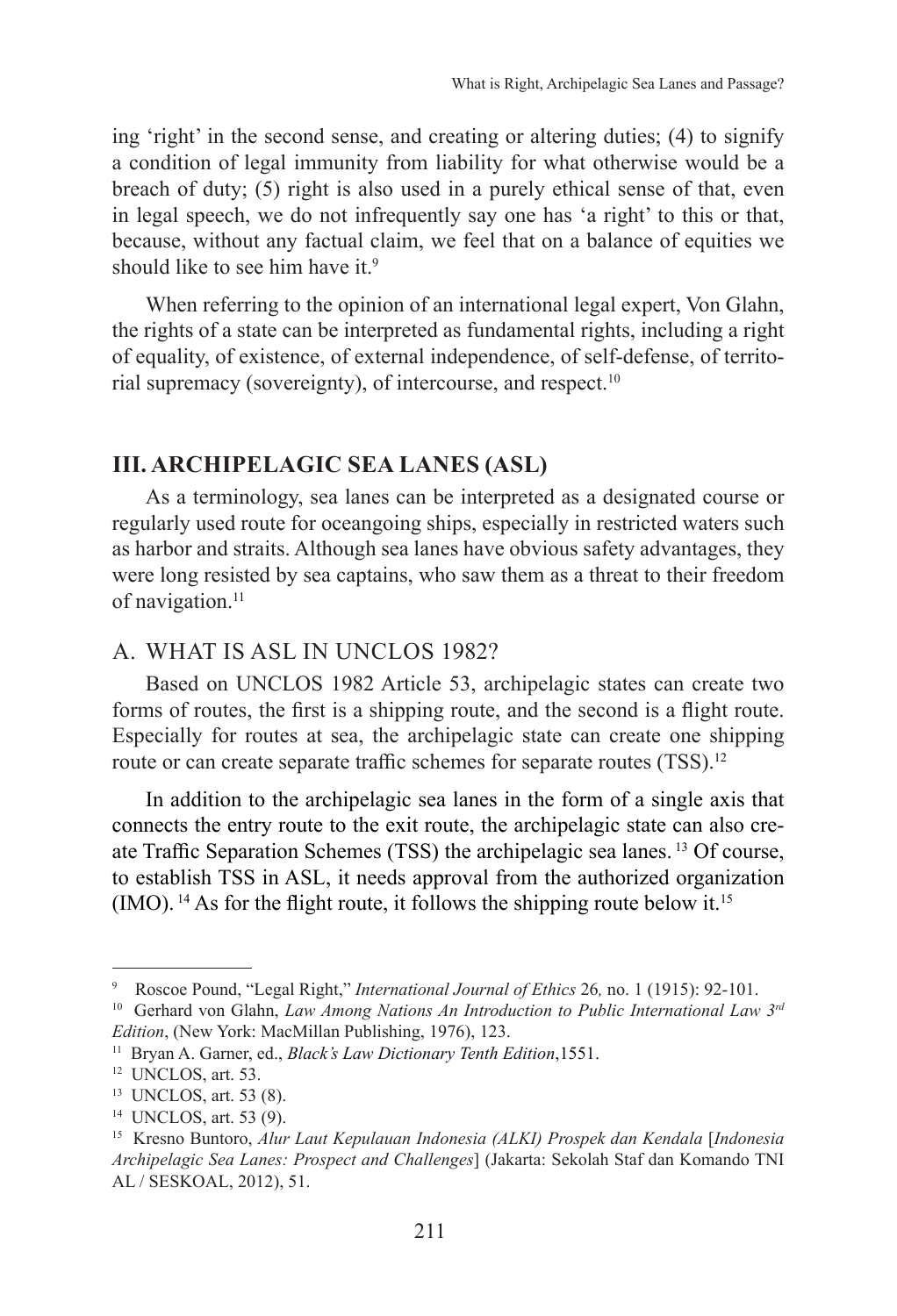Archipelagic sea lanes are imaginary lines<sup>16</sup> to cross the adjacent archipelagic sea and territorial sea and all normal cross routes used as routes for international navigation or overflight through or over archipelagic waters and, within such routes, ships with normal navigational channels, provided that duplication of routes has similarities between the same entry and exit points shall not be necessary.<sup>17</sup>

This flow must be determined as a series of continuous axes starting from the exit cross route entrance. Ships and aircraft crossing through archipelagic sea lanes must not deviate more than 25 nautical miles from the axis line. The ships may not sail, and aircraft may not fly close to shore less than 10% of the distance between points the closest point to the islands bordering the sea  $channel<sup>18</sup>$ 

## B. SEA LANES AND AIR ROUTES

Archipelagic sea lanes are shipping routes for the ship and aircraft. There are two forms of understanding of lanes in Article 53 (2) UNCLOS 1982, namely the sea lane and the air routes for air traffic routes.<sup>19</sup> At present, sea lane arrangements for routes at sea will be returned to international organizations. In this case, the International Maritime Organization (IMO) has claimed the mandate of the UNCLOS 1982 as a competent agency for the appointment of ASL. 20 There is no problem regarding shipping (ships) at sea, this route is a cross-line connecting one EEZ to another or from one high sea to another.

Based on Article 53 (4) UNCLOS 1982, the archipelagic state will comply with the sea lanes below the air space to define the air routes in the air space above it.<sup>21</sup> Archipelagic air route is determined by the International Civil Aviation Organization/ICAO's provisions and exceptions as an international organization governing flight civil. <sup>22</sup> However, it will be difficult and dangerous for the aircraft if it is obliged to follow the ASL route in practice. Therefore, currently, civil aviation routes still comply with the route determined by

<sup>16</sup> Munadjat Danusaputro, *Wawasan Nusantara dalam Konvensi Hukum Laut PBB Tahun 1982 Buku VIII*, (Bandung : Alumni, 1983), 308.

<sup>17</sup> UNCLOS, art. 53 (4).

<sup>18</sup> UNCLOS, art. 53 (4).

<sup>19</sup> UNCLOS, art. 53 (2).

<sup>&</sup>lt;sup>20</sup> Chris Forward, "Archipelagic Sea-Lanes in Indoensia – Their Legality in International Law," *Maritime Law Journal* 23, no. 2 (2009): 143.

<sup>21</sup> *Ibid.*

<sup>22</sup> Annex 1: 19 Rules Agreed by the US, Australia and Indonesia on the exercise on archipelagic sea lanes passage (19 Rules), see in Dhiana Puspitawati, "The East/West Archipelagic Sea Lanes Passage Trough the Indonesian Archipelago," *Maritime Studies* 140, 2005: 9.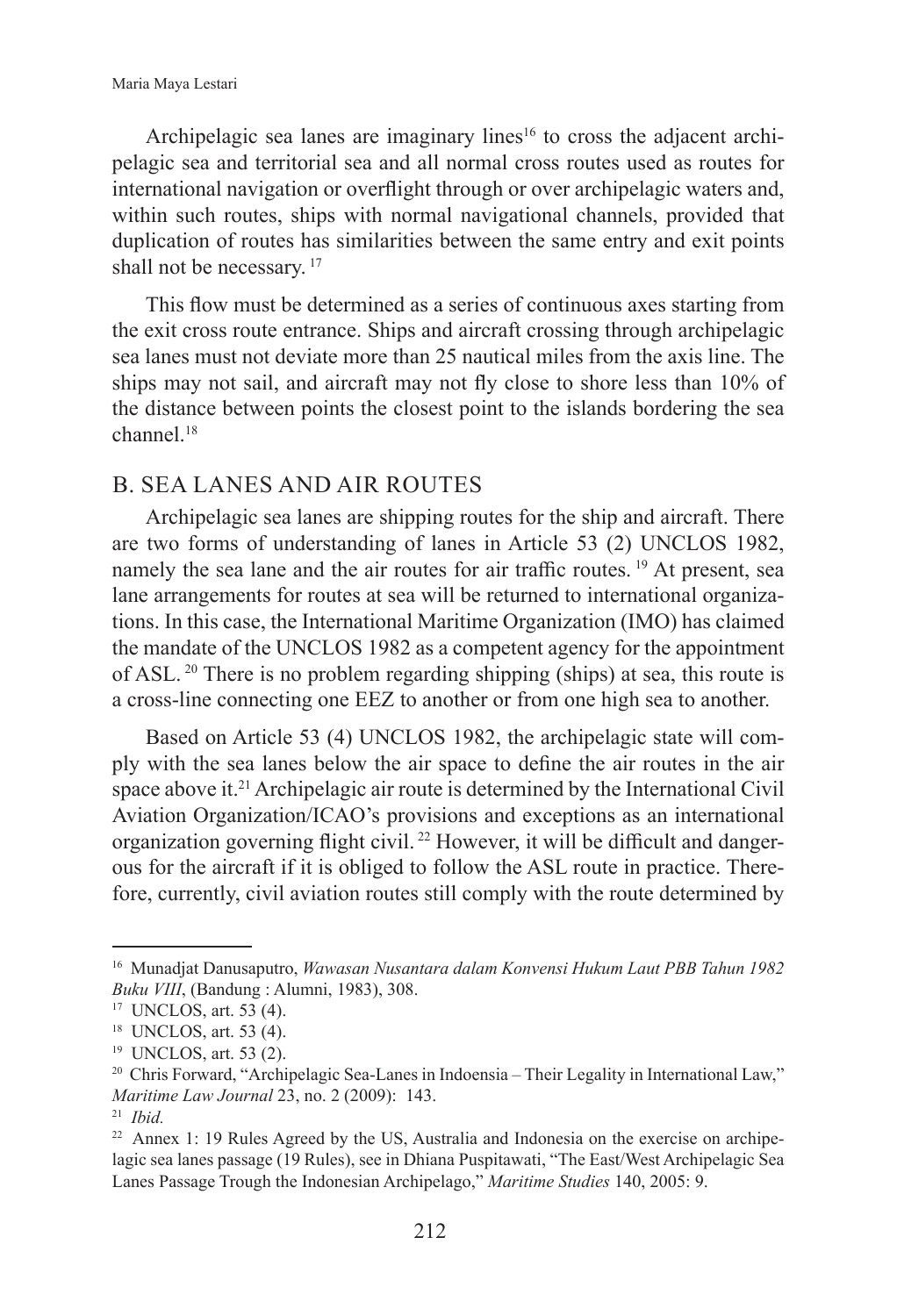#### $ICAO.<sup>23</sup>$

Air routes will bow (directly proportional to the top) following sea lanes set by the archipelagic state for military aircraft.<sup>24</sup> So, the purpose of having a coincide with air routes over the sea route in UNCLOS 1982 is on the base of accommodating the interests of military ships and aircraft considering that military aircraft are not subject to civilian flight routes regulated by ICAO.<sup>25</sup>

# C. TRAFFIC SEPARATION SCHEME (TSS) IN INDONESIA ASL (IASL)

For shipping safety and environmental reasons, Indonesia has submitted a TSS application to IMO. Starting 1 July 2019, IMO has approved TSS implementation in ASL Sunda Strait and Lombok Strait based on SN.1-Circ.337 and COLREG.2 / Circ.74. The TSS ratification by IMO made Indonesia become the first and the only archipelagic state in the world that has TSS in archipelagic sea lanes.

The submission of TSS for the Sunda Strait by the Indonesian government was based on why the Sunda Strait was the busiest and narrowest strait. To maintain shipping safety, it was necessary to separate the routes for ships exit and entry.26 Meanwhile, the reason for submitting the TSS Lombok Strait is that it is narrow and close to a marine conservation area. For environmental and shipping safety reasons, the separation of shipping lanes in the Lombok Strait must be carried out. <sup>27</sup>

TSS Lombok Strait's consequence is that every ship passing using the right of archipelagic sea lane passage or the right of peaceful passage in the Sunda and the Straits must follow this route as explained in the previous paragraph. By defining TSS on Indonesian Archipelagic Sea Lanes (IALS) routes, every ship passing by using the right of archipelagic sea lane passage will be subject to the implementation of Article 53 (11) UNCLOS 1982.

<sup>23</sup> Kresno Buntoro, *Alur Laut Kepulauan Indonesia (ALKI): Prospek dan Kendala Kendala* [*Indonesia Archipelagic Sea Lanes: Prospect and Challenges*], 56.

<sup>24</sup> *Ibid.*

<sup>25</sup> *Ibid*, 56-57. 26

See also NCSR 5/INF.24

<sup>&</sup>lt;sup>27</sup> The Sub-Committee on Navigation, Communication and Security (NCSR) Doc 5 / INF 23, 15 December 2017. and see also Proposal Indonesia to IMO, MEPC 73/INF.18 about Particularly Sensitive Sea Areas. Especially for the Lombok Strait, submitting Indonesia's proposal to IMO is not only about TSS but also based on reasons for saving the environment. Considering that the Lombok Strait is adjacent to marine conservation areas so that this Strait, Indonesia has also applied for the designation of Particularly Sensitive Sea Areas (PSSA).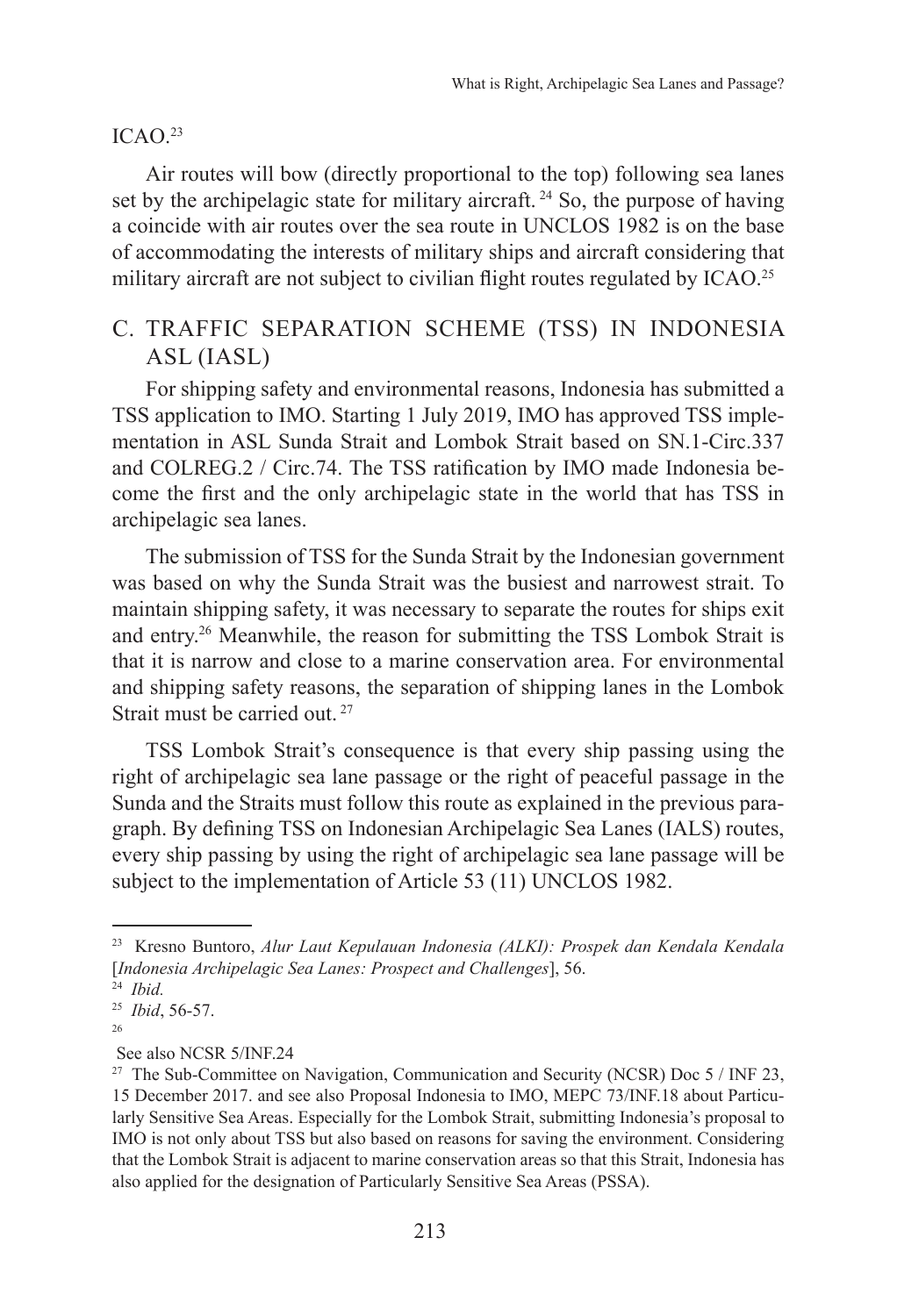Article 53 (11) UNCLOS 1982 states, "ships in archipelagic sea lanes passage shall respect applicable sea lanes and traffic separation schemes established following this article." As a state proposing TSS, Indonesia is obliged to make announcements, socialize and determine new route maps to the flag states whose ships regularly use the archipelagic sea lanes.

This is by Article 53 (10) UNCLOS 1982:

*"The archipelagic State shall clearly indicate the axis of the sea lanes and the traffic separation schemes designated or prescribed by it on charts to which due publicity shall be given."*





Sources: SN.1-Circ.337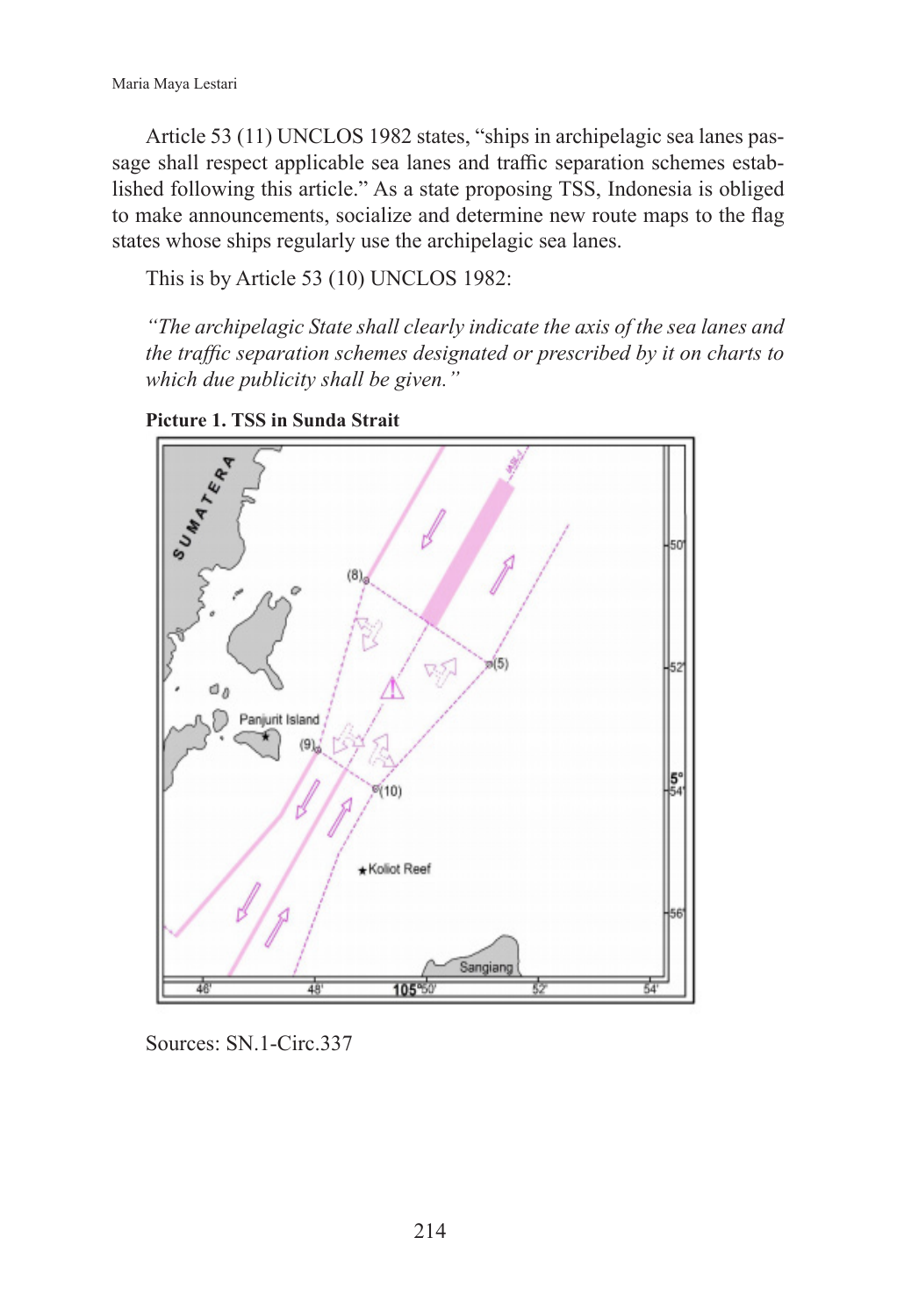

**Picture 2. TSS at Lombok Straight**

Sources: SN.1-Circ.337

## D. ARCHIPELAGIC SEA LANES PASSAGE (ASLP)

Based on the Oxford dictionary, the term 'passage' is defined as a journey from one place to another by ship. 28 The subject in ASLP is the ship. As mentioned in the previous sub-section, the ship consists of two types: the ship (vessel/commercial ship and military ships) $29$  and the aircraft (civil aircraft and state aircraft).30

<sup>&</sup>lt;sup>28</sup> "Oxford Dictionary Online," available at https://www.oxfordlearnersdictionaries.com/definition/english/passage?q=passage, accessed on 2 June 2020.

<sup>29</sup> John Birkler et.al, *Difference Between Military and Commercial Shipbuilding Implication for the United Kingdom Ministry of Defence* (United Kingdom: Rand, 2005), xv-xvi.

<sup>&</sup>lt;sup>30</sup> Convention on International Civil Aviliation, Doc. 7300/9, ninth edition, 2006, Art. 3 (b), state aircraft in this article means aircraft used in military, customs and police services.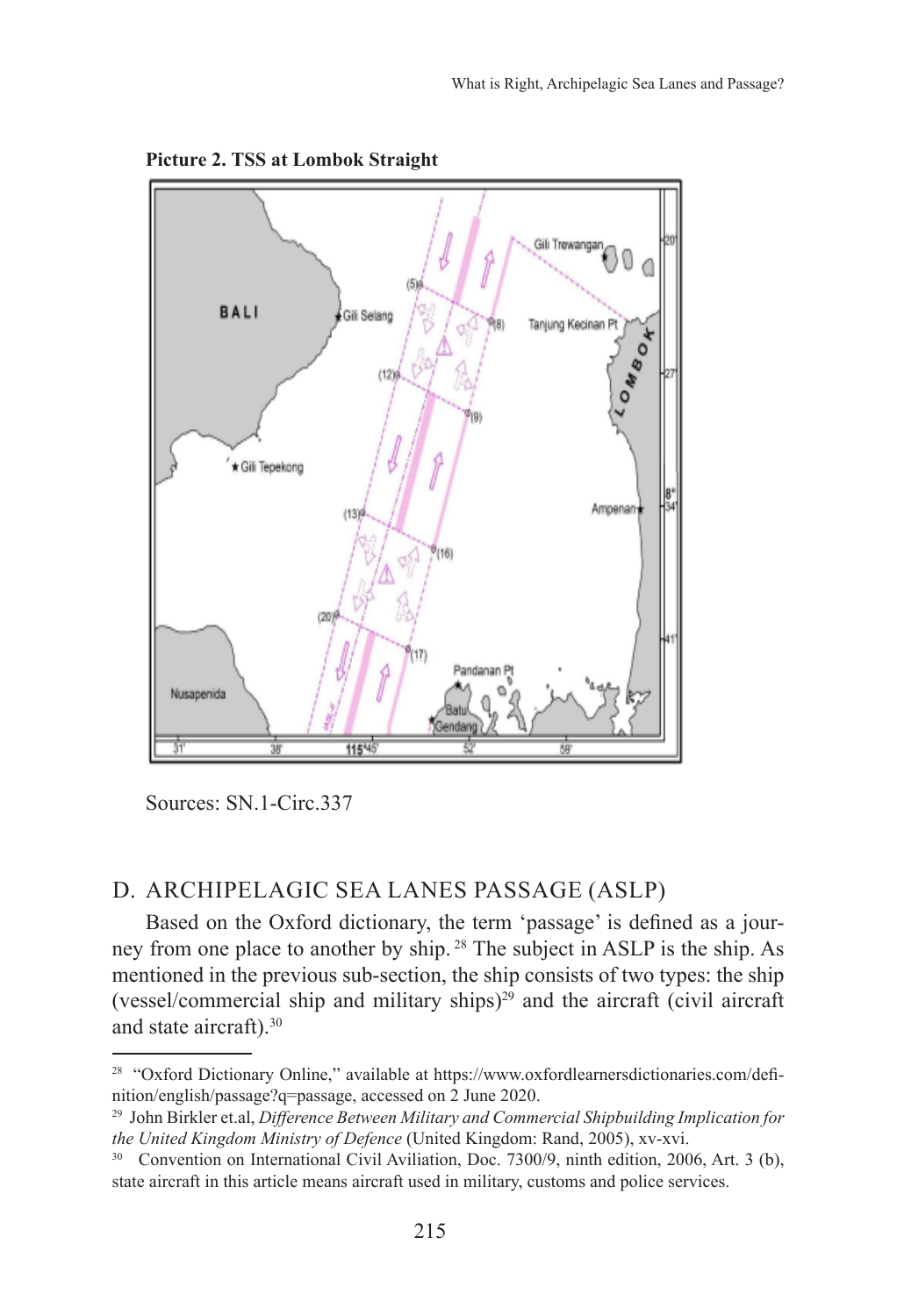Based on article 53 (2) UNCLOS 1982, "All ships and aircraft enjoy the right of archipelagic sea lanes passage in such sea lanes and air routes".<sup>31</sup> This means that international maritime law has guaranteed every state's right to carry out track activities along the archipelagic state's ASL routes. In other words, even though the archipelagic state did not set ALS routes, the right of ASLP still exists. <sup>32</sup>

UNCLOS 1982, article 53 (3) defines Archipelagic Sea Lanes Passage as:

*"The exercise in accordance with this Convention of the rights of navigation and overflight in the normal mode solely for the purpose of continuous, expeditious and unobstructed transit between one part of the high seas or an exclusive economic zone and another part of the high seas or an exclusive economic zone."* 

Based on this definition, Yoshifumi Tanaka concludes that there are three important elements regarding this right:<sup>33</sup>

- 1) As with the right of transit passage, the right of archipelagic passage applies between one part of the high seas or an EEZ and another part of the high seas or an EEZ,
- 2) All ships and aircraft enjoy the right of archipelagic sea lanes passage in such sea lanes and air routes under Art. 53(2). The right of archipelagic sea lanes passage contains the right of overflight by aircraft. In common with the right of transit passage, a foreign warship and military aircraft have archipelagic se lanes passage right.
- 3) Like the right transit passage, archipelagic sea lanes passage must be the exercise of navigation rights and overflight solely for the purpose of continuous, expeditious, and unobstructed transit.

Procedures for passing, which are characteristic of the cross by using the right of passage archipelagic sea lanes are: <sup>34</sup>

- 1) May sail in normal mode (for example, a submarine can sail while still diving without having to surface);
- 2) Crossing activities must transit continuously, directly, and as quickly as possible.
- 3) Unobstructed transit between one part of the high seas or an exclusive economic zone and another part of the high seas or an exclusive eco-

<sup>31</sup> UNCLOS, art. 53 (2).

<sup>32</sup> UNCLOS, art. 53 (12).

<sup>33</sup> Yoshifumi Tanaka, *The International Law of the Sea* (Cambridge: Cambridge University Press, 2012), 114.

<sup>34</sup> UNCLOS, art. 53 (2), (4), (5), (6), (9) and (12).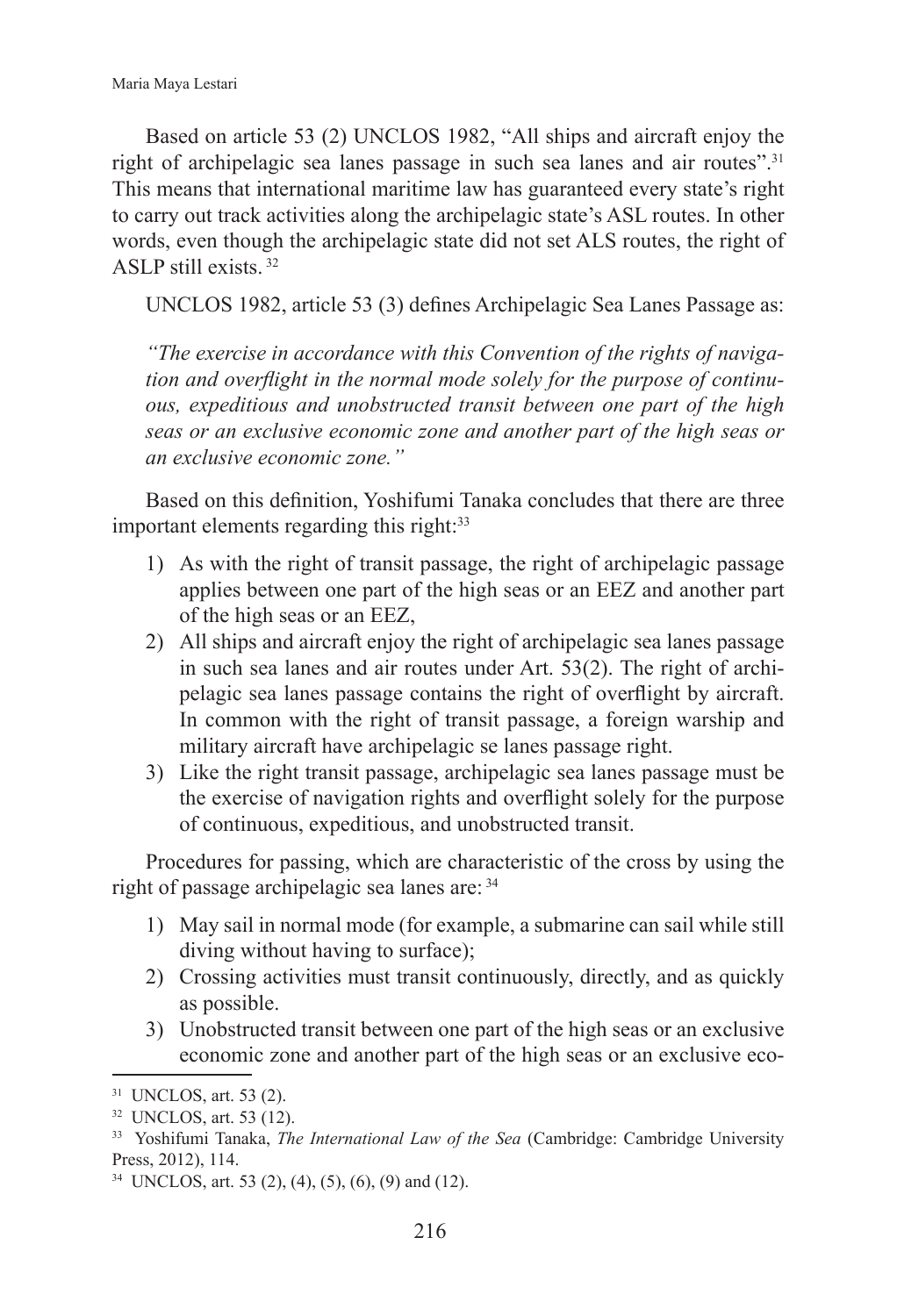nomic zone.

- 4) Ships and aircraft in archipelagic sea lanes passage shall not deviate more than 25 nautical miles to either side of such axis lines during the passage,
- 5) Ships and aircraft shall not navigate closer to the coasts than 10 percent of the distance between the nearest points on islands bordering the sea lane.
- 6) If the archipelagic state has designed archipelagic sea lanes, the ships must be passing in the designated routes. However, if there are no designated sea lanes or air routes, archipelagic sea lanes passage right may be exercised through the routes normally used for international navigation.
- 7) Suppose the archipelagic state has established a traffic separation scheme (TSS) for ship passage and approved by IMO. In that case, all passing ships (civil and military ships) must follow the separation scheme's route.

## **IV. RIGHT OF ARCHIPELAGIC SEA LANES PASSAGE**

#### A. RIGHT OF ARCHIPELAGIC SEA LANES IN UNCLOS 1982

That archipelagic sea lane had not existed in the International Law of the Sea before. This concept was created as a result of the claims of an archipelagic state, in this case, pioneered by Indonesia and the Philippines regarding a form of state called the archipelagic state.<sup>35</sup> The claim being filed is based on geographical and historical forms consisting of thousands of islands and a single unit.

International recognition for this concept of the archipelagic state took a long time and tough negotiations. As one of the pioneers, Indonesia convinced the international community that it needed a special baseline drawing (currently known as straight archipelagic baseline). The impact will cover all the island waters, which will later be referred to as the archipelagic sea.<sup>36</sup> Churchill and Lowe explained that the archipelagic sea is a new regime in the International Law of the Sea which is not like inland water but is also not like a territorial sea<sup>37</sup> because of its geographical position between those two

<sup>35</sup> J. Ashley Roach and Robert W. Smith, "Excessive Maritime Claim," *International Law Studies 66*, (1994): 235.

<sup>36</sup> UNCLOS, art. 49 (1).

<sup>37</sup> RR. Churchill dan A.V. Lowe, *The Law of the Sea, 3rd Edition* (Manchester: Manchester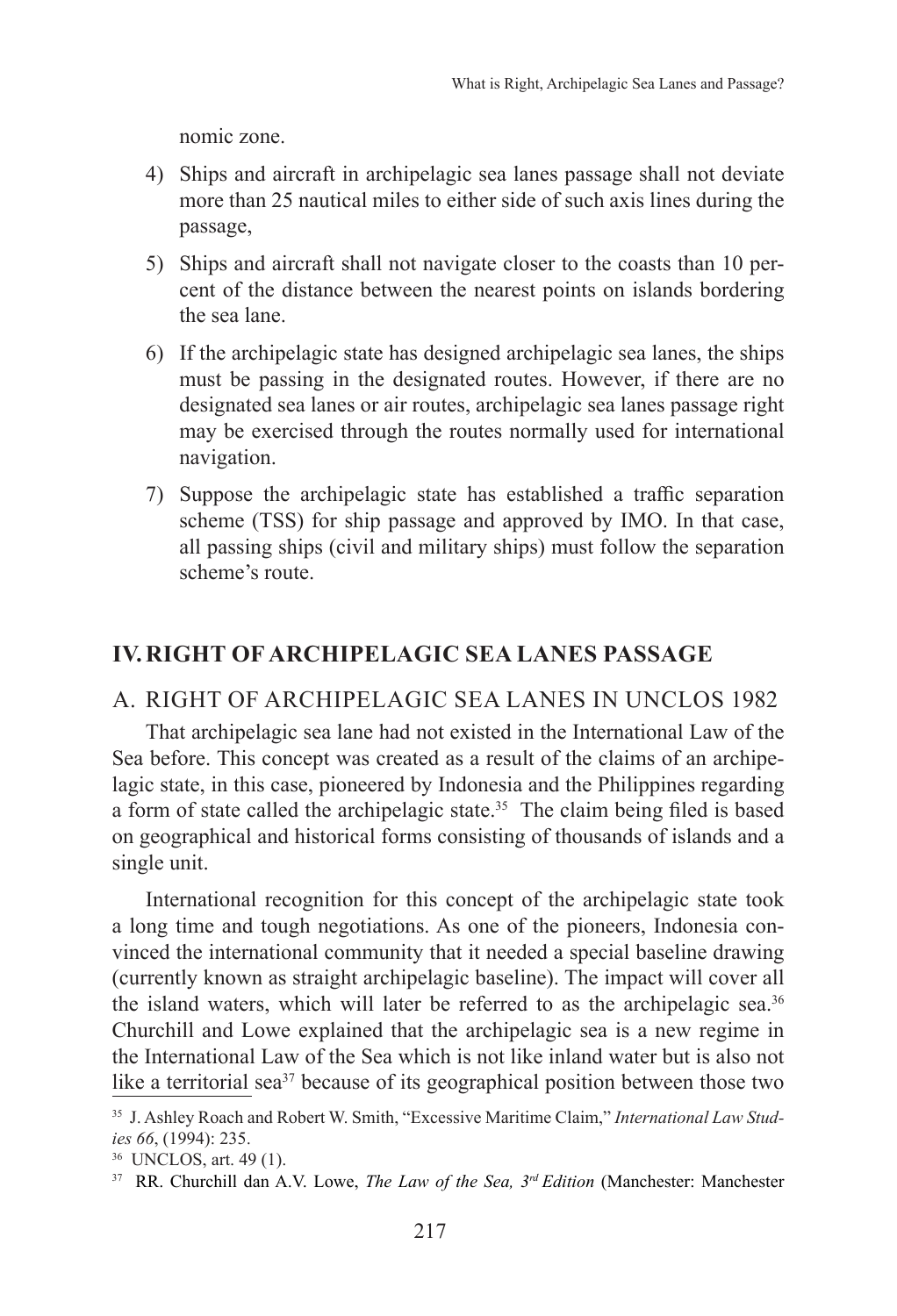#### regimes.

This, of course, got defiance from powerful maritime states such as United States, United Kingdom, and Australia.<sup>38</sup> Given that the withdrawal of straight archipelagic baselines will automatically close all the island is outside water into a territorial sea. Thus, it is worried will close international navigation routes that existed long before the state was existed by international law.

The closure of these straight archipelagic baselines' inner waters, of course, becomes a concern for a large maritime state that always crosses that water before. Nevertheless, Indonesia, Fiji, Mauritius, and the Philippines, as pioneers of the concept of an archipelagic state, were trying to convince the international community in every meeting held by the United Nations. Even more, this archipelagic state expressly guarantees and respects international shipping that has long existed. In a sense, that the right of international navigation that has existed for a long time can still traverse in that waters. <sup>39</sup>

This long negotiation finally resulted in the recognition of the concept of the archipelagic state as set out in Chapter IV, UNCLOS 1982, about the archipelagic state.

Definition of archipelagic state, Article 46, UNCLOS 1982:

*For the purposes of this Convention:*

*(a) "Archipelagic State" means a State constituted wholly by one or more archipelagos and may include other islands;*

*(b) "Archipelago" means a group of islands, including parts of islands, interconnecting waters, and other natural features which are so closely interrelated that such islands, waters, and other natural features form an intrinsic geographical, economic, and political entity, or which historically have been regarded as such.*

This international recognition was followed by recognizing a new concept, namely the archipelagic sea lanes rights. The concept of the Right of passage archipelagic sea lanes has never been known in the International Law of the Sea rules before. The previous international law of the sea only recog-

University Press, 1999), 125.

<sup>38</sup> Kresno Buntoro, Legal and Technical Issues on Designating Archipelagic Sea Lanes Passage: Indonesia Experience, *Indonesian Journal of International Law* 8, no. 2 (2011): 223; Leonard C. Bastian, Ristian Atriandi S. and I Made Andi A., "Indonesia and the law of the Sea: Beyond archipelagic outlook," *National Security College Issue Brief*, no. 9 (May 2014): 70.

<sup>&</sup>lt;sup>39</sup> United Nation General Assembly, Committee on the Peaceful Uses of the Sea-Bed and the Ocean Floor Beyond the Limits of National Jurisdiction, Sub Committee II, Archipelagic Principles as Proposed by the Delegations of Fiji, Indonesia, Mauritius and the Philippines, A/ AC.138/SC.II/L.15, 14 March 1973, 581-582.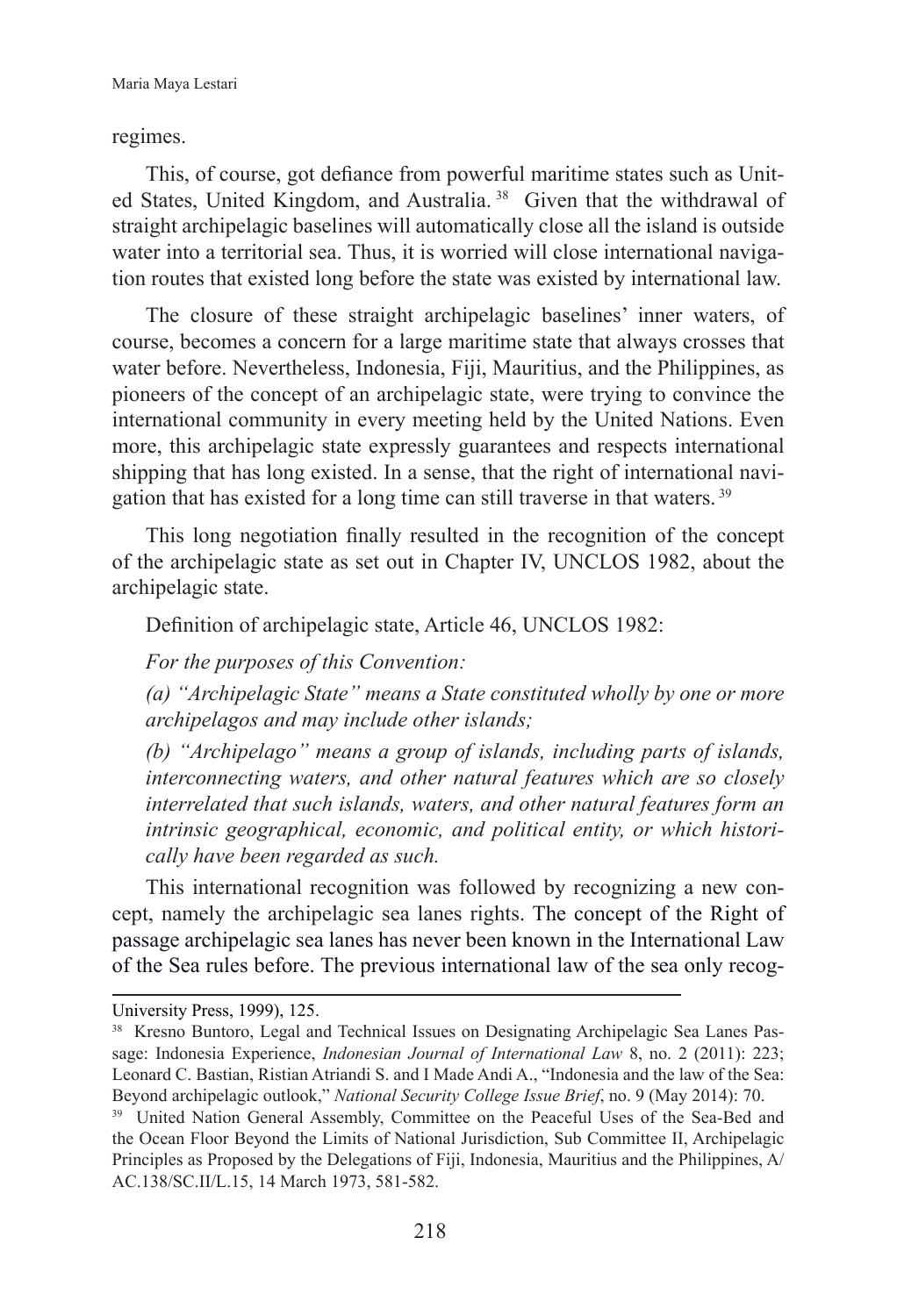nized the right of innocent passage and right of transit passage. However, with the recognition archipelagic state concept in UNCLOS 1982 (Chapter IV), the right of archipelagic sea lanes passage was recognized.

UNCLOS 1982, as a consensus, proves that, in fact, international law has accommodated the interests of every state, $40$  in this case, the interests of the archipelagic state and maritime state. When the 1982 UNCLOS recognized the archipelagic state concept, straight archipelagic baselines can be used as the basis for drawing baselines and determine archipelagic state sovereignty over the sea between the islands.<sup>41</sup> On the other hand, UNCLOS 1982 also guarantees the existence of international navigation for user countries to cross the archipelago by recognizing a new right, namely the right of archipelagic sea lanes passage. <sup>42</sup>

The right of archipelagic sea lanes passage resulted from freedom navigation in international law, which has existed since time immemorial, which is the basis of international navigation. 43 The concept of the right of archipelagic sea lanes passage is unique because every ship is free to cross without any interference. 44 However, this crossing activity must still respect the sovereignty of the archipelagic state.

### B. MEANING RIGHT OF ASLP

According to article 53(3) of the UNCLOS defines the archipelagic sea lanes passage as:

*"Archipelagic sea lanes passage means the exercise in accordance with this Convention of the rights of navigation and overflight in the normal mode solely for the purpose of continuous, expeditious and unobstructed transit between one part of the high seas or an exclusive economic zone and another part of the high seas or an exclusive economic zone."*

<sup>40</sup> Suren Movsisyan, "Decision Making by Consensus in International Organizations as a Form of Negotiation,"*21st Century 1*, no. 3 (2008): 80-81; David L. Larson, "Innocent, Transit, and Archipelagic Sea Lanes Passage," *Ocean Development and International Law* 18, no. 4 (1987): 412.

<sup>41</sup> UNCLOS, art. 47 (1).

<sup>42</sup> Arief Havas Oegroseno, "Archipelagic Sea Lanes Passage Designation: The Indonesian Experience" in *Freedom of Seas, Passage Rights and the 1982 Law of the Sea Convention*, Myron H. Nordquist, Tommy T.B.Koh and John Norton Moore, eds. (Leiden: Martinus Nijhoff, 2009), 387.

<sup>43</sup> Masitha Tismananda Kumala and Dina Sunyowati, "Designation of Archipelagic Sea Lanes According to the United Nations Convention on the Law of the Sea 1982 (Indonesia Archipelagic Sea Lanes Case)," *International Journal of Business, Economic and Law* 10, no. 4 (2016): 49.

<sup>44</sup> UNCLOS, art. 53 (3)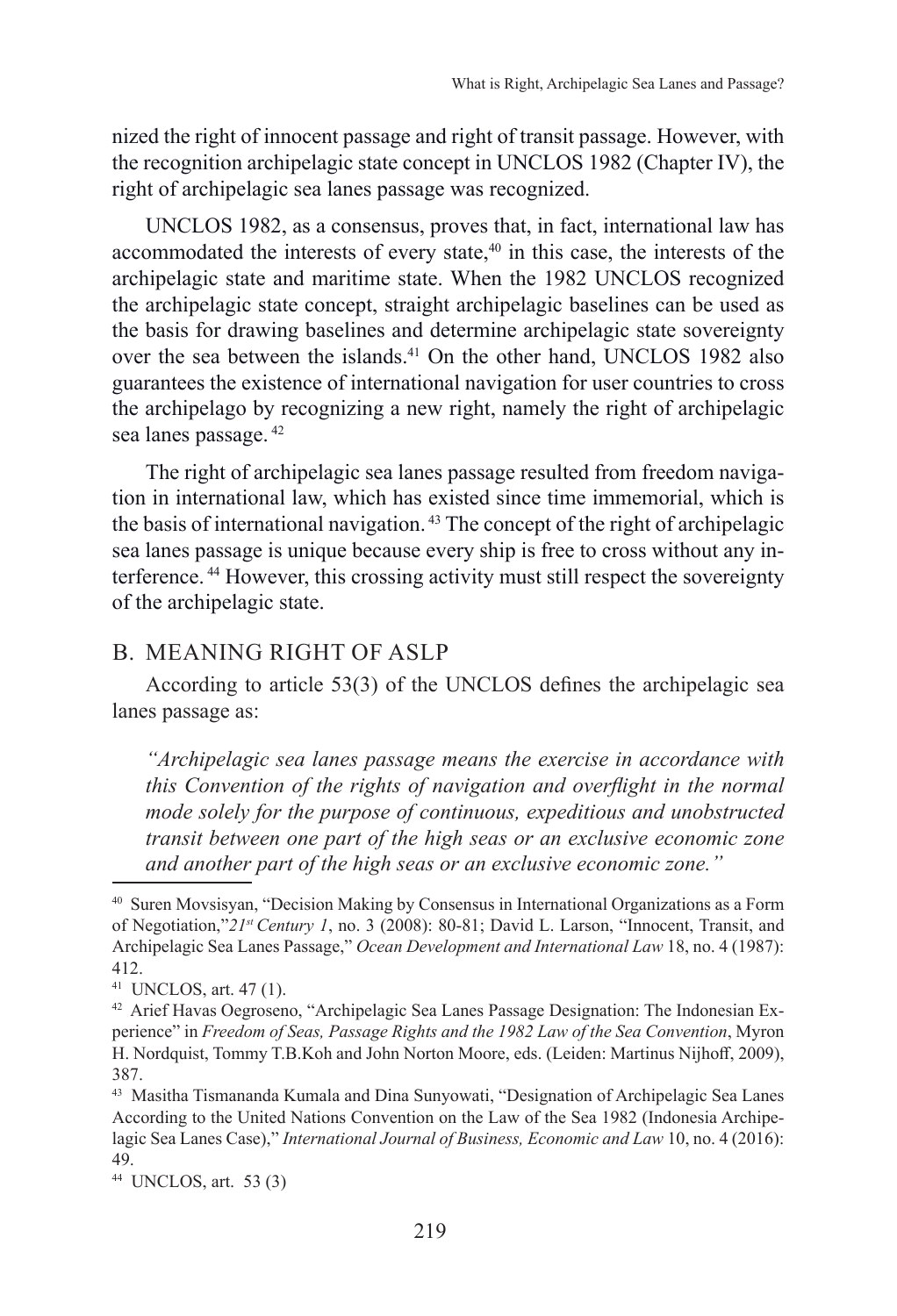The Right of passage intended in this discussion is the right to get through in ASL45 with or without an international shipping route determined by the archipelagic state.46 This Right of passage only exists and applies when a ship or aircraft crosses the archipelagic sea area. Regarding Article 53 UNCLOS 1982, archipelagic waters are waters under archipelagic states sovereignty, which has officially declared themselves an archipelagic state.<sup>47</sup>

According to Churchill, there are four things regarding the rights and obligations of the coastal state and user states in archipelagic sea lane passage, such as:  $48$ 

First, an archipelagic state must respect right enjoyed by third states deriving from existing agreements.49

Second, an archipelagic state must recognize traditional fishing rights and neighboring states' legitimate activities in certain areas in archipelagic waters. The terms and conditions to exercise such rights and activities, including nature and the areas to which they apply, shall be regulated by bilateral agreements between them at the request of any of the states concerned. Such rights shall not be transferred to or shared with third states.<sup>50</sup>

Third Obligation on archipelagic state respects the submarine cables installed by other States and passes through its waters without making a landfall. An archipelagic State shall permit to maintenance and replacement of such cables upon receiving due notice of their location and the intention to repair or replace them.<sup>51</sup>

Last, there are the navigational rights of other states. $52$ 

## C. 19 RULES ON INDONESIA'S ARCHIPELAGIC SEA LANES PASSAGE

Indonesia, United States, and Australia have an agreement on passing Indonesia ASLP. These rules today are used by all states passing in Indonesia ASLP. Here the 19 Rules passing in Indonesia ASL:<sup>53</sup>

<sup>45</sup> UNCLOS, art. 53.

<sup>46</sup> UNCLOS, art. 12.

<sup>47</sup> *Ibid.*, Etty R. Agoes, 444-455.

<sup>48</sup> *Ibid.*, Churchill, 103-104.

<sup>49</sup> UNCLOS, art. 51 (1).

<sup>50</sup> UNCLOS, art. 51 (1).

<sup>51</sup> UNCLOS, art. 51 (2).

<sup>52</sup> UNCLOS, art. 53.

<sup>53</sup> Dhiana Puspitawati, "The East/West Archipelagic Sea Lanes Passage Through the Indonesian Archipelago," 9-10.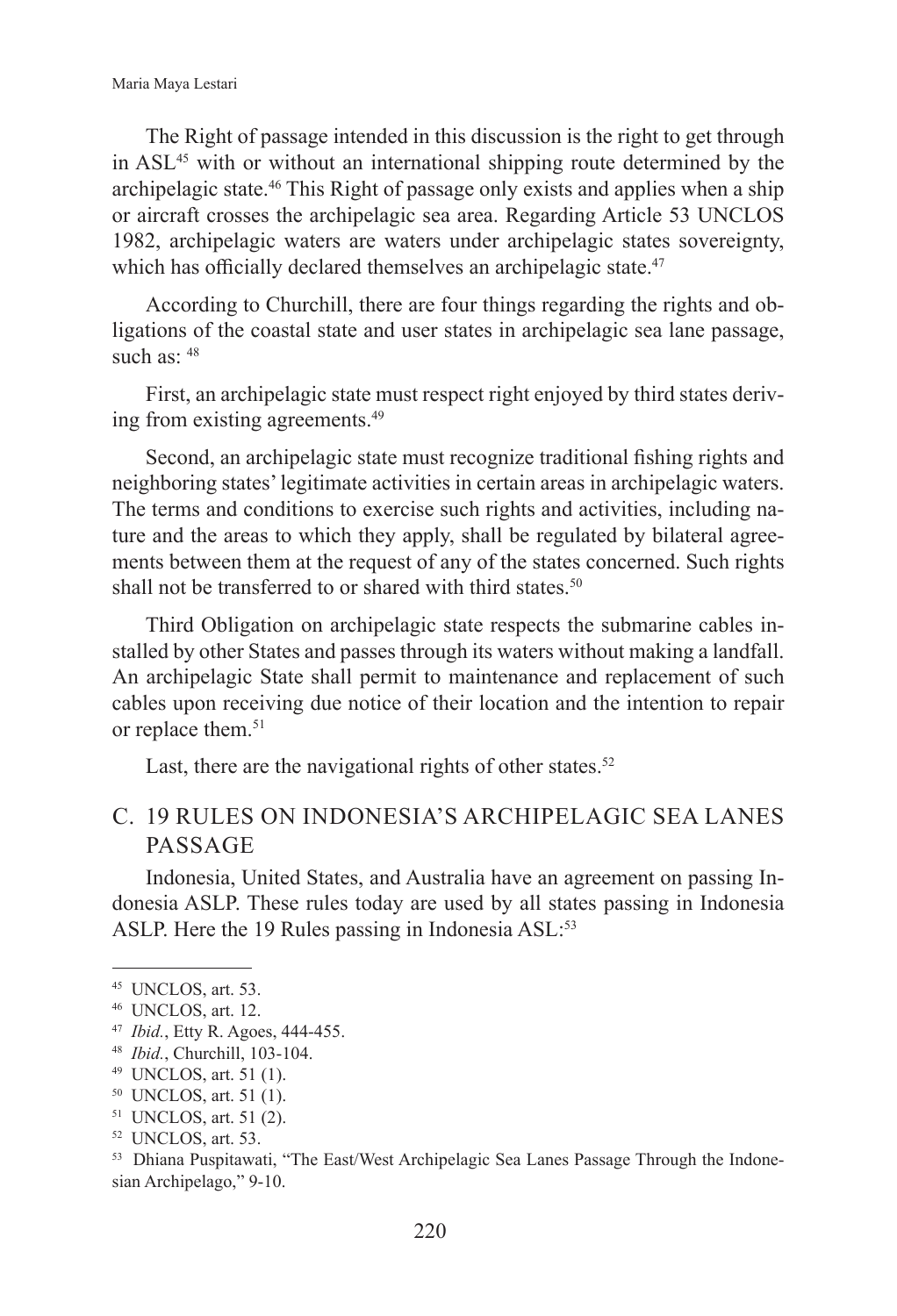- 1) Ships in sea lanes will not disturb or threaten Indonesia's sovereignty, territorial integrity, independence, and national unity. They will not carry out any action that would contravene international law principles as embodied in the United Nations Charter.
- 2) Except for situations involving force majeure or distress, aircraft in archipelagic sea lanes passage shall not land in Indonesian territory, including the sea lane's territory. They shall not deviate more than 25 nautical miles to either side of the axis lines during the passage, provided that such aircraft shall not deviate closer to the coast than 10 percent of the distance between the nearest points on islands bordering the sea lanes.
- 3) Foreign civil aircraft passing through the sea lanes must comply with civil aviation's international rules as established by the ICAO.
- 4) While exercising sea lanes passage, foreign warships and foreign military aircraft are not allowed to conduct war or use live ammunition or conduct military training. They pass without delay through or over the sea lanes in the normal mode solely for continuous, expeditious, and unobstructed transit.
- 5) Foreign warships and ships using nuclear energy, passing through sea lanes, are recommended to inform the Indonesian Government (namely the Commander of the Indonesian Armed Forces) in advance for the purpose of navigation and taking the preparatory actions should something untoward happen.
- 6) Subject to Rule 18, ships carrying nuclear materials, except warships and other government ships, operated for non-commercial purposes, are required to notify the Commander of the Indonesian Armed Forces in advance in accordance with the *Convention on the Physical Protection of Nuclear Materials*; are requested to comply with the code for the safe carriage of irradiated nuclear fuel, plutonium and high-level radioactive waste in flasks on board ships (INF code); and are required to comply with other international conventions dealing with transportation or carriage of dangerous goods, hazardous materials and noxious substances, including the IMDG codes and HNS codes.
- 7) Foreign military aircraft flying above the sea lanes must observe civil aviation safety and monitor emergency frequencies and are requested to maintain contact with the authorized air traffic controllers within controlled air space.
- 8) Foreign transit ships should move with caution in sea lanes enlivened with economic activities (either fisheries or mining), limited naviga-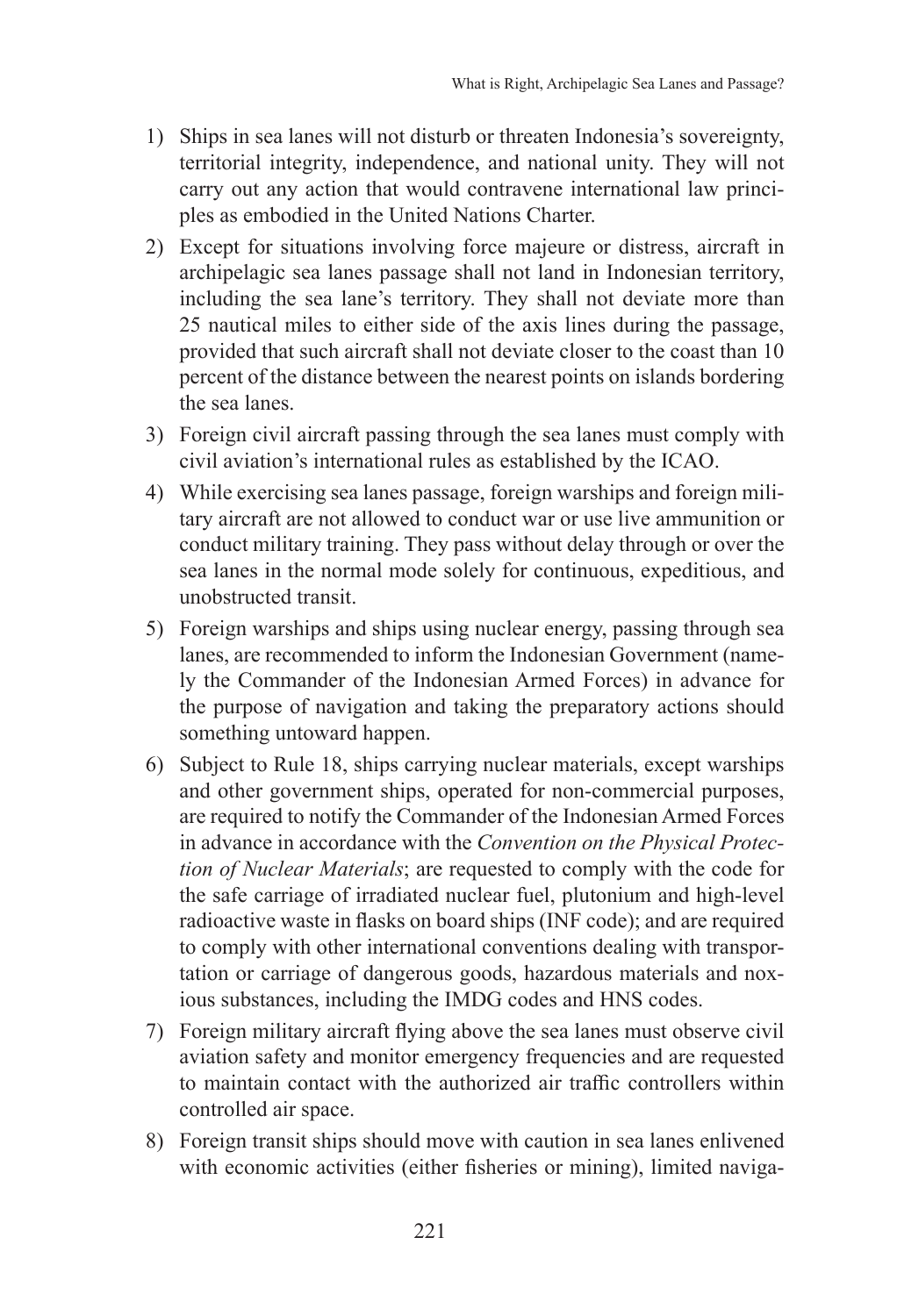tional areas. Foreign transit ships are prohibited from passing in 500- 1250 meter safety zones around oil gas installations, and beware of underwater cables and pipelines.

- 9) Foreign fishing vessels must keep their fishing gear stowed during transit and are prohibited from carrying out fishing activities while in transit.
- 10) Transiting ships through sea lanes have to follow generally accepted international navigational rules for navigation safety and be careful due to local fishermen's local shipping and activities.
- 11) Ships in sea lanes passage must comply with all generally accepted international standards regulating pollution of the marine environment from vessels. Following such standards, they shall not discharge poisonous or dangerous materials while in Indonesian waters. Ships using sea lanes shall not dump wastes or other matter while in Indonesian waters.
- 12) All ships are prohibited from either cleaning tanks and discharging waste overboard or polluting Indonesian waters while in transit.
- 13) All passing ships are not allowed to stop or anchor or to move back and forth while passing without any legitimate reason, except in case of *force majeure* or in distress. Transiting ships shall solely navigate the normal mode for the purpose of continuous, expeditious, and unobstructed transit.
- 14) Transiting ships are not allowed to disembark persons or goods and transfer them to other ships or embark persons/ goods from other ships in contravention of customs, fiscal, immigration, or sanitary rules of Indonesia, or other activities in contravention of those rules.
- 15) Ships and transiting aircraft are not allowed to carry out survey works or marine scientific research, including taking water samples for investigation during the passage. They should not interfere with a survey, or marine scientific research activities carried out by Indonesia in the sea lanes or there above.
- 16) Transiting ships and aircraft are prohibited from carrying out unauthorized broadcasting or emitting electronic signals to interfere with national telecommunications systems and establish direct communications with unauthorized persons or groups in Indonesia's territory.
- 17) Transiting ships shall always meet the generally accepted international requirements for the safety of navigation.
- 18) Regarding international agreements, shippers, cargo owners, and ship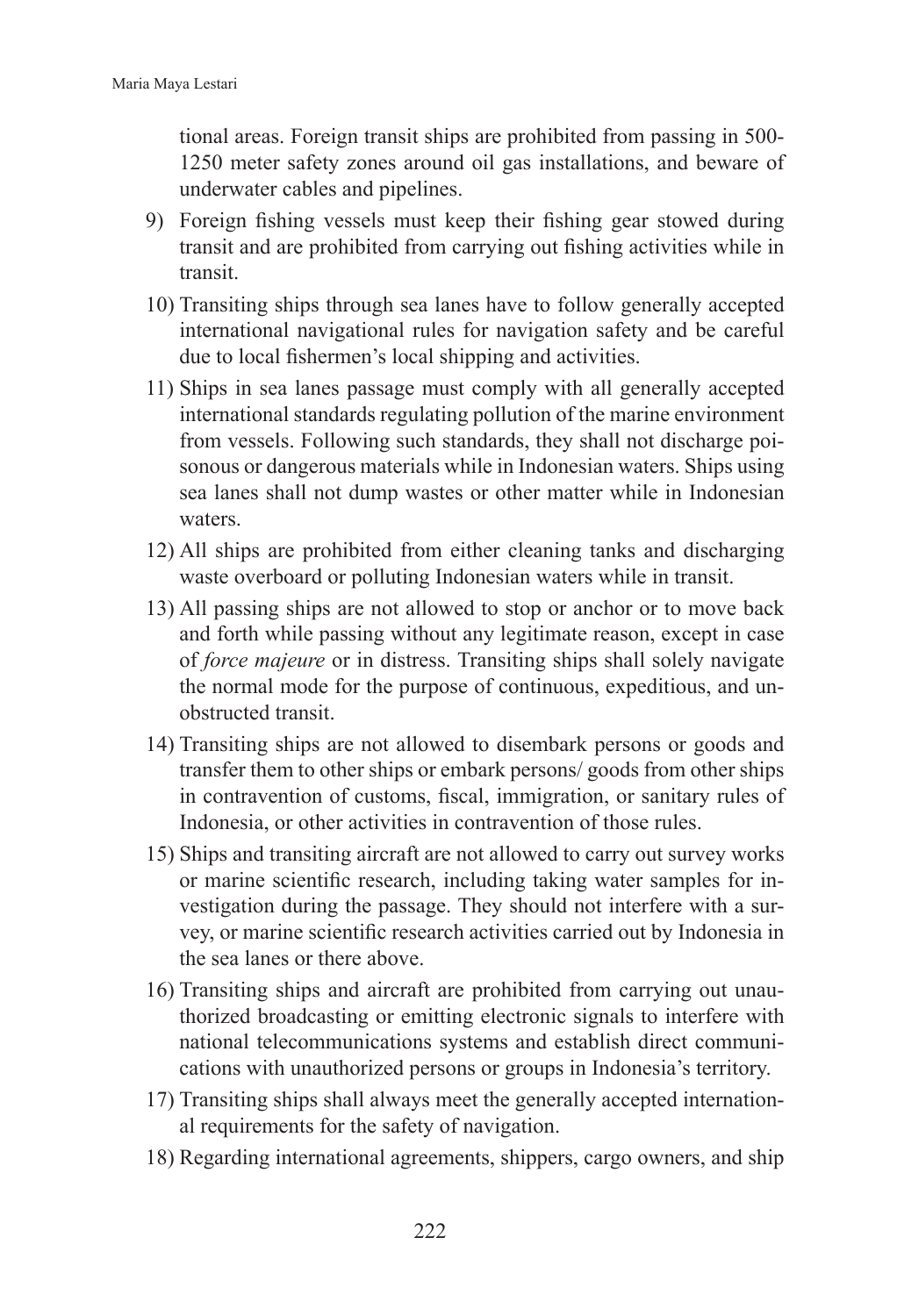owners are liable individually or collectively for the damage caused by them and shall be insured as required by those agreements. Shippers, cargo owners, and ship owners are liable individually or collectively for the damage caused by them, including to pay compensation to Indonesia as agreed on the agreement, and shall be insured as required accordingly. The ship's flag state entitled to sovereign immunity shall bear international responsibility for damages caused to Indonesia by the non-compliance of the ship with international law.

19) For the safety of navigation and Indonesia security, foreign tankers, vessels using nuclear energy, foreign vessels carrying nuclear substances and other dangerous goods, foreign fishing vessels as well as foreign warships passing through Indonesian waters from one part of the exclusive economic zone or high seas to another part of exclusive economic zones or high seas are recommended to pass through sea lanes.

The designation of archipelagic sea lanes in certain archipelagic waters does not affect the exercise of the right of innocent passage outside the sea lanes in the relevant archipelagic waters under Article 52, paragraph 1 of the UNCLOS. Before other sea lanes through other parts of the Indonesian archipelagic waters being decided, archipelagic sea lanes passage right might be exercised in accordance with Law of the Sea Convention 1982.

These Rules were incorporated into Indonesia Regulation No. 37 of 2002, and these rules have been applied for all user state when used their right of archipelagic sea lanes passage in Indonesia. 54 However, this route is still debatable because Indonesia has not yet designed the East/West route.<sup>55</sup>

# **V. THE IMPACT OF THE ROUTE FOR RIGHT OF ASLP ES-TABLISHMENT**

### A. THE IMPACT OF ESTABLISHING ASLP

If the archipelagic state determines the ASLP route, then all ships and aircraft that will pass using the right of archipelagic sea lanes passage will only make the path on the designated route. The provisions concerning the archipelagic state right to determine the ASLP route are regulated in Article

<sup>54</sup> Regulation No. 37 of 2002.

<sup>55</sup> Annex 9, Resolution MSC 72(69), Adoption, Designation and Substitution of Archipelagic Sea Lanes, this resolution explains that the shipping routes that have been determined by Indonesia are currently still partial because they have only regulated the north-south route or vice versa, have not regulated east-west.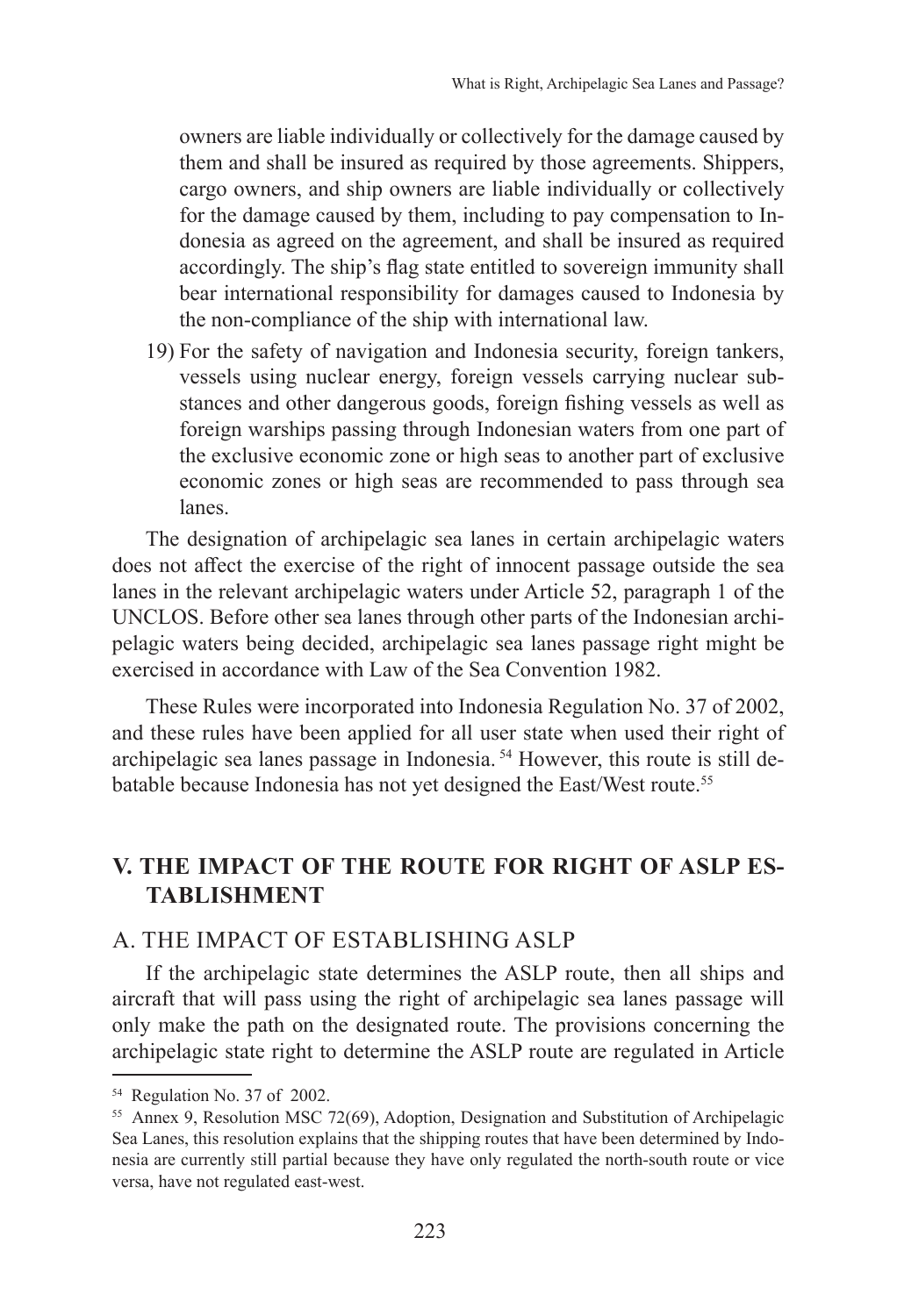#### 53 (1) UNCLOS 1982:

*"An archipelagic State may designate sea lanes and air routes there above, suitable for the continuous and expeditious passage of foreign ships and aircraft through or over its archipelagic waters and the adjacent territorial sea."*

Kresno Buntoro gives the meaning that Article 53 (1) UNCLOS 1982 has five meanings: (1) the right of archipelagic states to determine whether or not archipelagic sea lanes exist, (2) no air routes without sea routes underneath, (3) sea lanes must be suitable for passage, (4) passage must be continuous and direct,  $(5)$  passage for foreign ships and aircraft.<sup>56</sup>

Another impact of the ASLP route for the user state is that it will eliminate the maps and normal shipping routes they have because the archipelagic state's shipping route has received IMO approval as an official international agency regulating shipping and navigation at sea.<sup>57</sup>

The process of setting an IMO route is quite time-consuming. It started from submitting proposals, discussion, endorsement until the announcement of a map/ new shipping route to all user countries. ASLP route will be beneficial for the archipelagic state because the ASLP route will be able to cover the possibility of violating the state's sovereignty due to the use of archipelagic sea lanes right of passage, closing the use of many international shipping map routes owned by each state, and making it easier for the archipelagic state to supervise foreign ships crossing the sea area.

The ASPL route, determined by IMO, also applies to the airspace above it. 58 However, its application (by taking the example of Indonesia) as the only state that has set ASLP globally, implementing ASLP routes in the air is followed by other rules. For cross-flight routes for military aircraft in practice, ASL in Indonesia is subject to 19 Rules.<sup>59</sup>

For civil aircraft, there is a slight difference. Although ASL as a sea route has been established by an archipelagic state, in its implementation, civil aviation routes still follow the rules of the International Civil Aviation Organization / ICAO as the official international organization governing civil aviation.

<sup>56</sup> *Ibid*., Kresno Buntoro, 51.

<sup>57</sup> UNCLOS, art. 12; Interview with Prof. Hasjim Djalal, an Indonesia expertice in law of the Seas, Jakarta, 2017.; Constance Johnson, "A Rite of Passage: The IMO Consideration of the Indonesian Archipelagic Sea-Lanes Submission," *International Journal of Marine and Coastal Law* 15, no. 3 (2000): 320-322.

<sup>58</sup> UNCLOS, art. 4 dan art. 5.

<sup>59</sup> *Ibid*., see 19 Rule.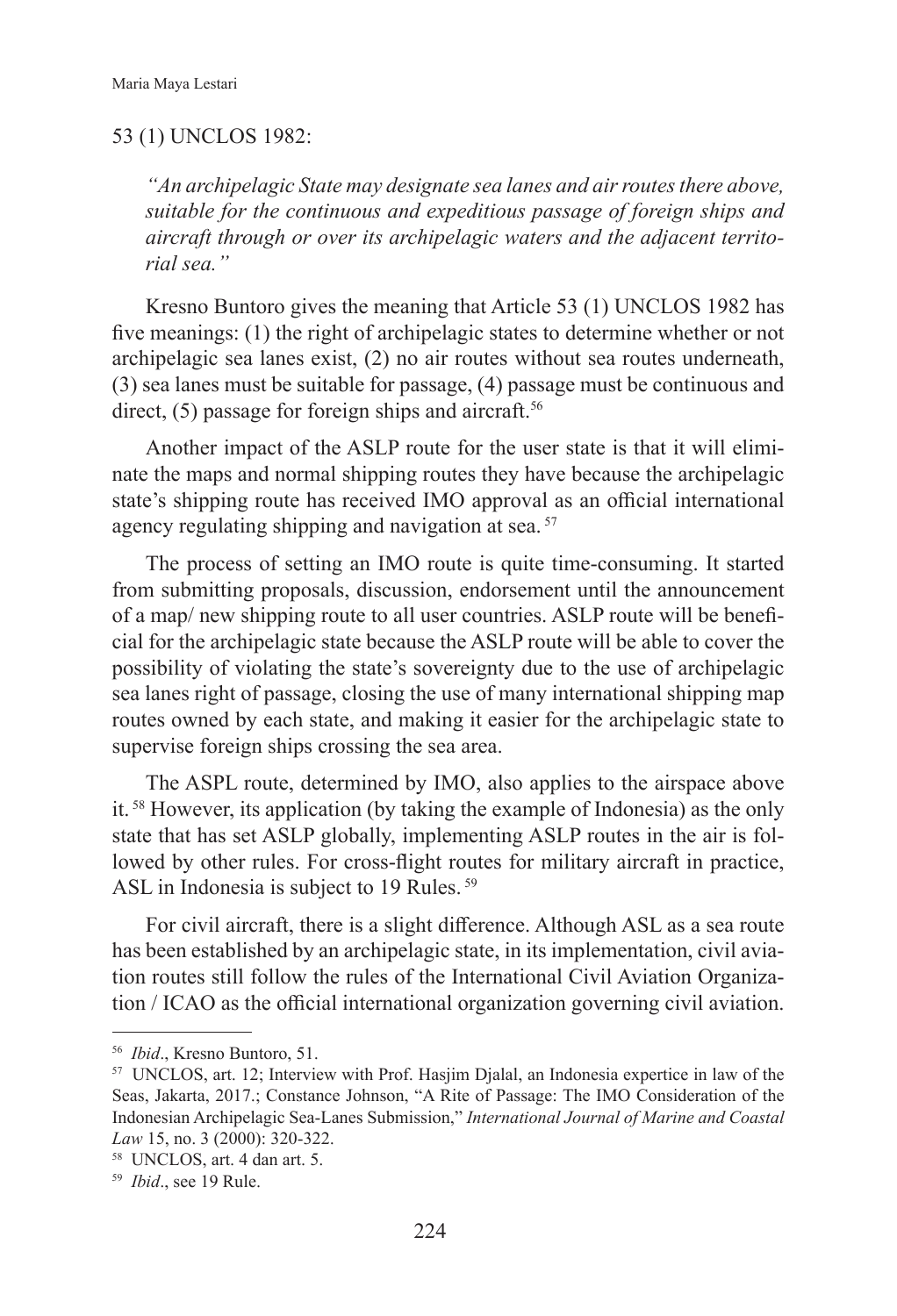According to the personal analysis of researchers and the ASL set by the archipelagic state based on UNCLOS 1982, other routes still follow ICAO rules.

For the passage right, the impact of determining the sea lane will require that every ship (both ship and aircraft) that cross on ASL is only allowed to cross the designated route, whether by ships or aircraft, are subject to ASL stipulations. Ships only cross in the specified ASL, not the outside.

Nevertheless, in practice, the activity of passing by aircraft still needs attention. As explained earlier, military aircraft will use the right of passage and pass only on the specific ASL route at sea. However, unlike civil aircraft, when sailing with ASL's passage right, is automatically subject to ASL's passage right rules, but the reality in the field, civilian aircraft crossing activities must also consider flight rules and procedures that have been regulated and established by ICAO.

Of course, carried out by ships in the sense of civilian and military ships and civilian and military aircraft. For civil ships, cross-regulation is subject to IMO rules as one of the international institutions established by the United Nations in the field of sea safety and security at sea. <sup>60</sup>

## B. IMPACT OF NOT ESTABLISHING ASLP

If ASLP were not established, it would impact the archipelagic state. This unestablishment will make every user state ship sail through the international navigation route. 61 In other words, all passing ships will use their respective maps and shipping routes. This will affect the archipelagic state in safeguarding the sovereignty of the state from passing ship activities.

For passage right, whether or not the coastal state determines the ASL route will not eliminate the ASL passage right for foreign ships. So, with the presence or absence of determining routes of ships and aircraft, it is still possible to carry out the trajectory at any time by using the route commonly used by international shipping. <sup>62</sup> However, the difference is that they only cross the specified ASL route.

#### **VI.CONCLUSION**

That every ship and aircraft have the right of archipelagic sea lanes passage with or without ASLP routes being determined by the archipelagic state.

<sup>&</sup>lt;sup>60</sup> Ilke Basaran, "The Evolution of the International Maritime Organization's Role in Shipping," *Journal of Maritime Law & Commerce* 47, no. 1 (2016): 101-102.

<sup>61</sup> UNCLOS, art. 53 (12).

<sup>62</sup> UNCLOS, art. 53 (12).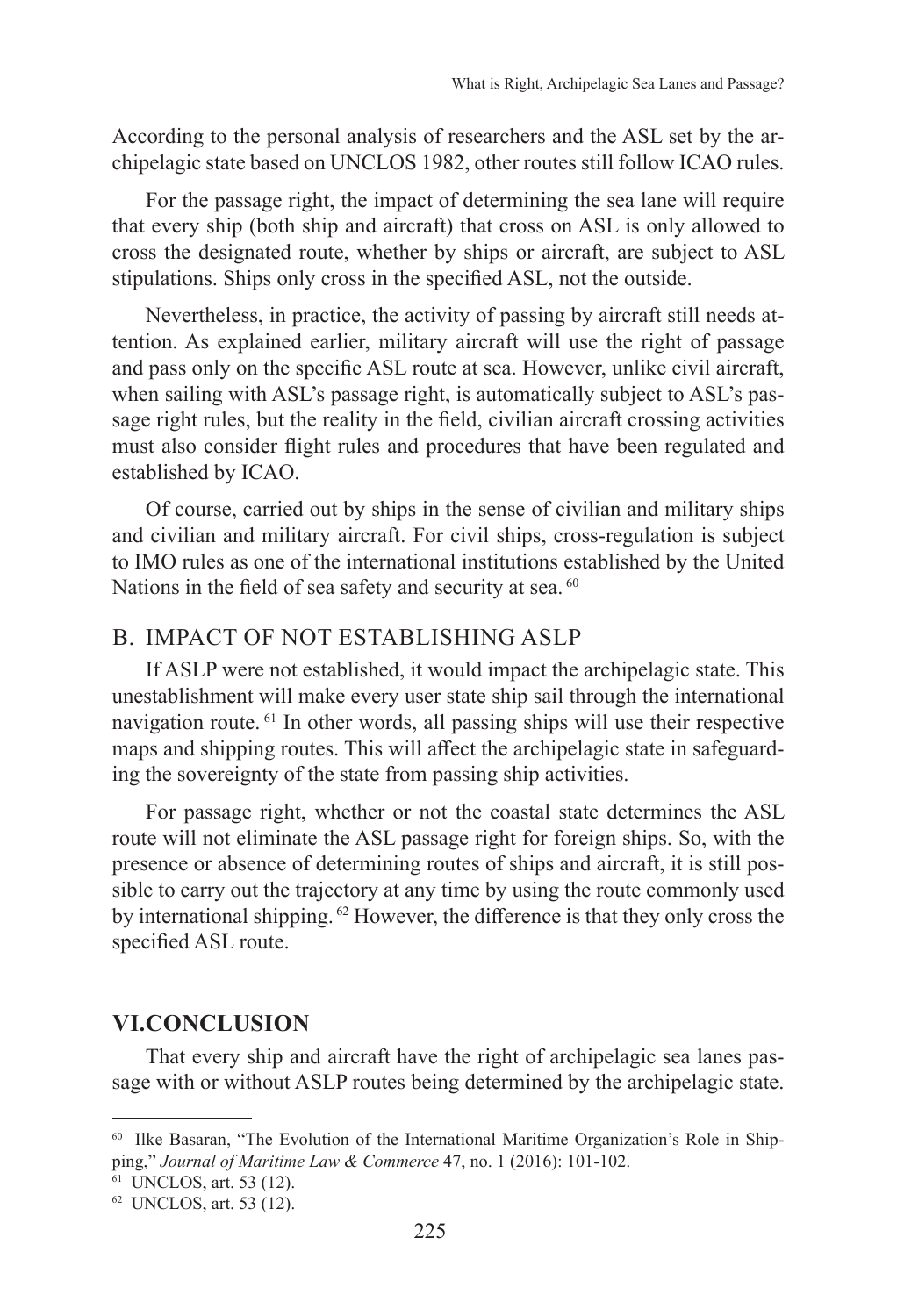ASL itself is a shipping route that includes shipping routes at sea and in the air. In contrast, ASLP is a shipping activity on ASL that required direct and continuous passing activities by ships or aircraft in a normal and unobstructed manner, starting from one part of the high seas or exclusive economic zones to the high seas or other exclusive economic zones.

In author's view, Indonesia should established East-West ASL as soon as possible. In this case, when referring to the establishment of archipelagic sea lanes in Indonesia which has determined three archipelagic sea lanes that connect the North and the South, vice versa, the consequences will arise for users who are no longer allowed to use routes normally but are obligate to sail "only" on the archipelagic sea lanes has been established. As for the East-West route of Indonesia, which until the time of this writing this has not determined, the greater consequences arising are not on the user state but for the Indonesian goverment. This is because the right to pass the ASLs is not loss or ceased for these users when the ASLs are yet to determined. The users keep crossing the archipelagic waters but using "the normal route" as they used to. Thefore, the Indonesian government should start to consider about the establishment of East-West ASL to control ship passing by using archipelagic sea lanes passage rights.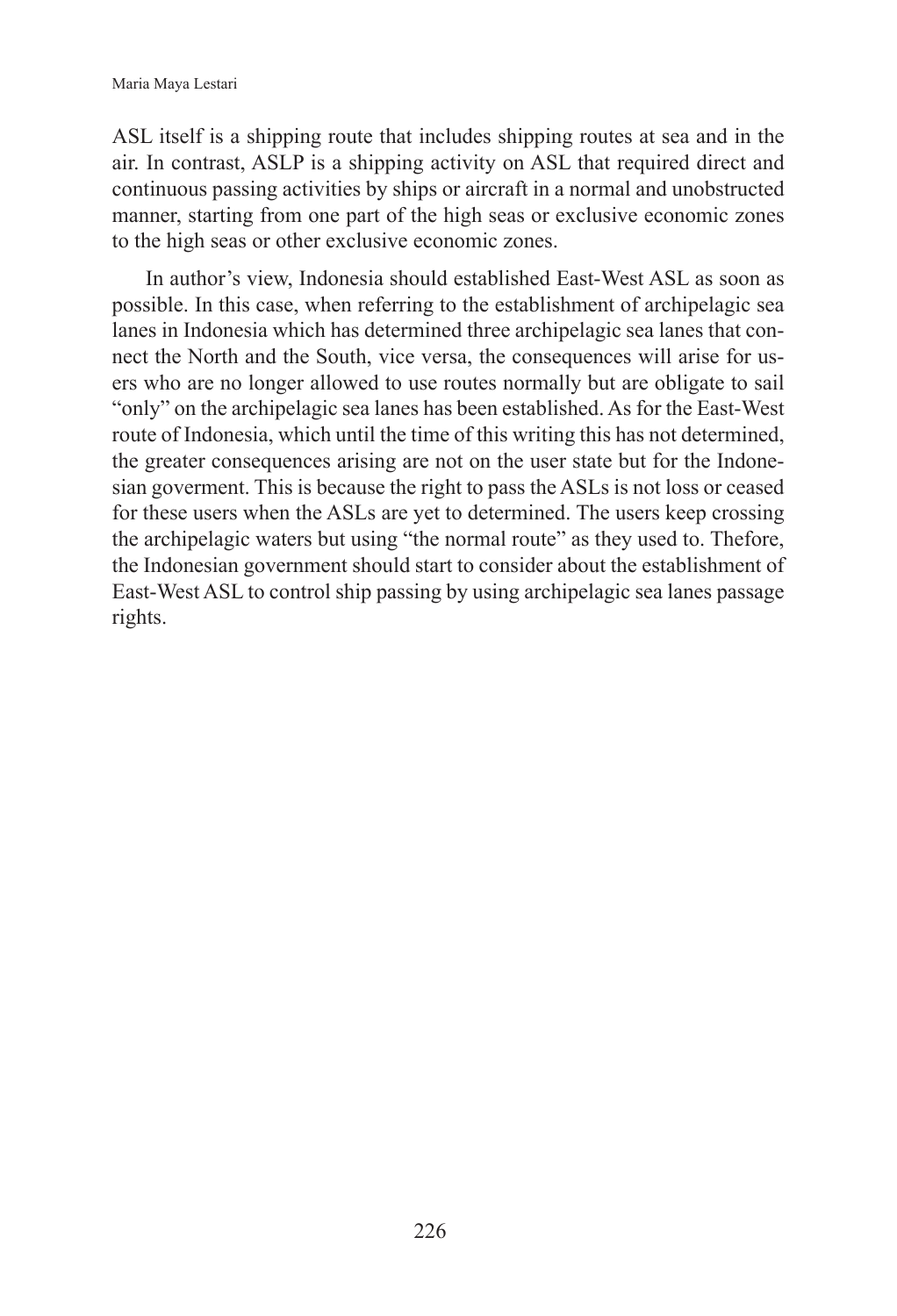## **BIBLIOGRAPHY**

#### **Journal Articles and Periodicals**

- Forward, Chris. "Archipelagic Sea-Lanes in Indonesia Their Legality in International Law." *Maritime Law Journal* 23, no. 2. (2009): 143-156.
- Johnson, Constance. "A Rite of Passage: The IMO Consideration of the Indonesian Archipelagic Sea-Lanes Submission," *International Journal of Marine and Coastal Law* 15, no. 3. (2000): 317–332.
- Puspitawati, Dhiana. "The East/West Archipelagic Sea Lanes Passage Through the Indoensian Archipelago." *Maritime Studies.* (2005): 1-13.
- Larson, David L. "Innocent, Transit, and Archipelagic Sea Lanes Passage." *Ocean Development and International Law* 18, no. 4. (1987): 411-444.
- Agoes, Etty R. "Praktik Negara-Negara Atas Konsepsi Archipelagic state." *Indonesian Journal of International Law* 1, no. 3. (2004): 441-464.
- Basaran, Ilker. "The Evolution of the International Maritime Organization's Role in Shipping." *Journal of Maritime Law & Commerce* 47, no. 1. (2016): 101-117.
- Roach, J. Ashley and Robert W. Smith. "Excessive Maritime Claim." *International Law Studies 66*. (1994).
- Buntoro, Kresno. "Legal and Technical Issues on Designating Archipelagic Sea Lanes Passage: Indonesia Experience." *Indonesian Journal of International Law* 8, no. 2. (2011): 219-248.
- Bastian, Leonard C., Ristian Atriandi S. and I Made Andi A. "Indonesia and the Law of the Sea: Beyond Archipelagic Outlook." *National Security College Issue Brief*, no. 9. (May 2014): 308-334.
- Kumala, Masitha Tismananda and Dina Sunyowati. "Designation of Archipelagic Sea Lanes According to the United Nations Convention on the Law of the Sea 1982 (Indonesia Archipelagic Sea Lanes Case)." *International Journal of Business, Economic and Law* 10, no. 4. (2016): 48-54.
- Pound, Roscoe. "Legal Right", *International Journal of Ethics* 26, no. 1. (1915): 92- 116.
- Movsisyan, Suren. "Decision Making by Consensus in International Organizations as a Form of Negotiation." *21-st Century* 1, no.3. (2008): 77-86.

#### **Books**

- Garner, Bryan A., ed. *Black's Law Dictionary Tenth Edition*. USA: Thomson Reuters, 2014.
- Glahn, Gerhard Von. *Law Among Nations An Introduction to Public International Law 3rd Edition*. New York: MacMillan Publishing, 1976.
- Birkler, John, et.al. *Difference Between Military and Commercial Shipbuilding Implication for the United Kingdom Ministry of Defence*. United Kingdom: Rand, 2005.
- Buntoro, Kresno. *Alur Laut Kepulauan Indonesia (ALKI) Prospek dan Kendala* [*Indonesia Archipelagic Sea Lanes, Prospect and Challenge*]. Jakarta: Sekolah Staf dan Komando TNI AL / SESKOAL, 2012.
- Lestari, Maria Maya. *Buku Ajar Hukum Laut Internasional (Konvesi Hukum Laut 1982 & Studi Kasus)* [*International Law Lecturer Materials (UNCLOS 1982 and Case Studies)*]. Pekanbaru: Pusat Pengembangan Pendidikan Universitas Riau,